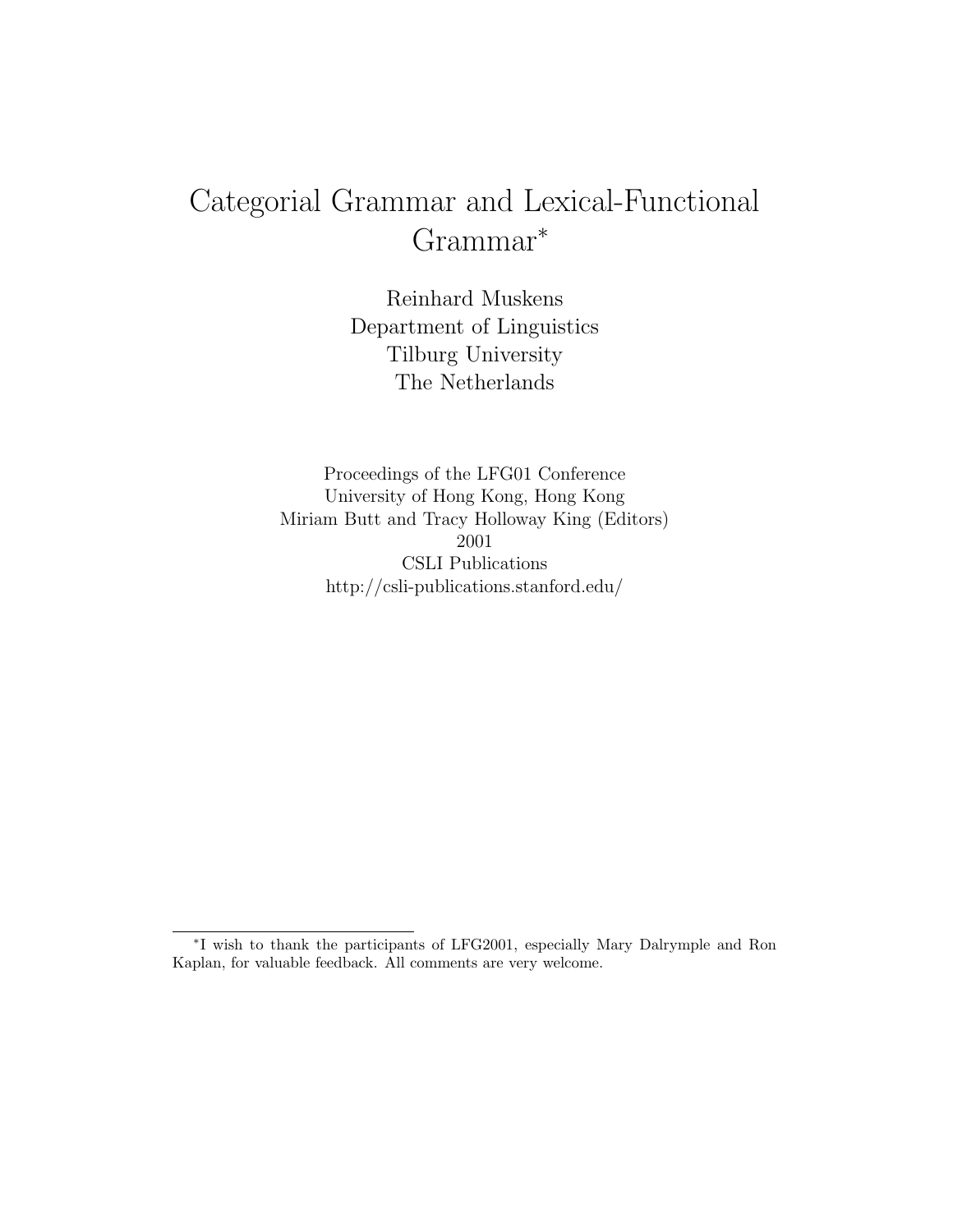#### Abstract

This paper introduces  $\lambda$ -grammar, a form of categorial grammar that has much in common with LFG. Like other forms of categorial grammar,  $\lambda$ -grammars are multi-dimensional and their components are combined in a strictly parallel fashion. Grammatical representations are combined with the help of linear combinators, closed pure λ-terms in which each abstractor binds exactly one variable. Mathematically this is equivalent to employing linear logic, in use in LFG for semantic composition, but the method seems more practicable.

While  $\lambda$ -grammars could be used to formalize many approaches to grammatical theory, they are certainly natural as a basis for the formalization of LFG. This leads to a theory I would like to call  $\lambda$ -LFG. In this paper it will be shown how the standard components of LFG can be set up in the framework. We will have descriptions of c-structure, descriptions of f-structure, and semantics. The difference between defining and constraining information will be explained in terms of entailment, and requirements on long-distance paths in fstructure will be explained in terms of entailment in the presence of a simple set of axioms.

### 1 Introduction

In this paper I want to discuss a version of Lexical-Functional Grammar (LFG) that is also a version of Categorial Grammar (CG). A convergence between the two frameworks has set in at least since Zeevat, Klein, and Calder (1986) proposed a 'sign-based' categorial grammar and Oehrle (1988) defined 'multi-dimensional' categorial grammars. The sign-based approach, now adopted by many categorial grammarians (e.g. Moortgat 1991; Morrill 1994; Moortgat 1997),<sup>1</sup> allows various grammatical representations to be combined in tandem, a move clearly reminiscent of LFG's multi-component architecture.

<sup>1</sup>Signs in Categorial Grammar are sequences of representations. For example, Zeevat, Klein, and Calder  $(1986)$  work with signs of the form  $\phi$ honology, syntactic category, semantics, order). Each slot in the sequence may be associated with its own form of reasoning. This should be distinguished from the concept of a sign in Head-Driven Phrase Structure Grammar, where multiple levels of the grammar are represented in one attributevalue matrix.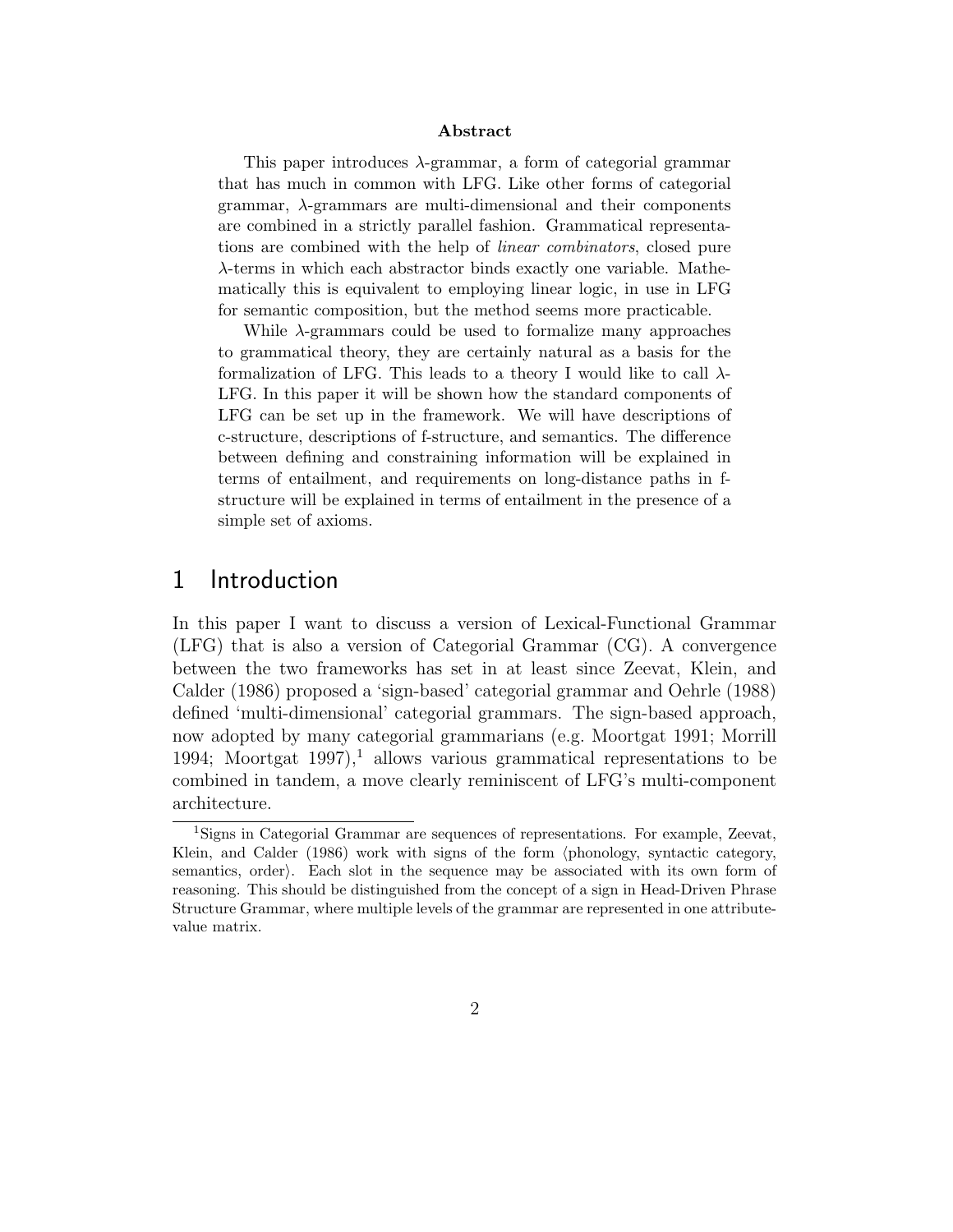A second important step leading to further convergence of the two frameworks was Dalrymple et al.'s (1993) proposal to use Linear Logic<sup>2</sup> as a 'glue' between f-structure and semantics. The {−◦, ⊗} fragment of Intuitionistic Linear Logic that is used in this 'glue' approach is in fact identical with the undirected Lambek Calculus.<sup>3</sup> This still leaves a gap between the two frameworks, as most versions of Categorial Grammar are directional and distinguish between categories  $A/B$  (seeking a B to the right) and  $B\setminus A$  (seeking a B to the left). Linear Logic and the undirected Lambek Calculus collapse this to a single  $B \to A$ , a formula that consumes a B and then produces an A, irrespective of order. The motivation for using a directional system comes from a wish to treat word order directly on the level of the calculus. Grammatical formalisms that treat word order in a different way, as LFG does, can make do with nondirectionality.

In fact the treatment of word order can be factored out of the general calculus in CG as well. Consider the signs in (1), which are in the style of (Moortgat 1991; Morrill 1994) and are triples consisting of a string, a semantic term, and a directional category. Since (1a) has a type which seeks an  $np$  to the left, it can be combined with (1b). The combination consists of string concatenation in the first dimension (forming likes John), application in the second dimension (forming  $\lambda x \lambda y$ . [like(y, x)](j), which reduces to  $\lambda y$ .like $(y, j)$ , and a form of Modus Ponens in the third dimension. The result is as in (1c).

- (1) a. likes :  $\lambda x \lambda y$ .like $(y, x)$  :  $(np \backslash s) / np$ 
	- b. John :  $j : np$
	- c. likes John :  $\lambda y$ .like $(y, j)$  :  $np \backslash s$

The directionality of the types here codes the way in which strings can be concatenated, but, as was observed in (Oehrle 1994; Oehrle 1995), this information can be shifted to the syntactic dimension if we are willing to let syntactic representations be lambda terms, in analogy with semantic representations. (1a) then becomes (2a), whose first element is a lambda term over

<sup>&</sup>lt;sup>2</sup>The original paper on Linear Logic is (Girard 1987). An attractive textbook (Troelstra 1992).

<sup>3</sup>For the original version of the Lambek Calculus, see Lambek 1958; for the undirected version Benthem 1986; Benthem 1988; Benthem 1991; for a survey of Categorial Grammar in the Lambek tradition Moortgat 1997.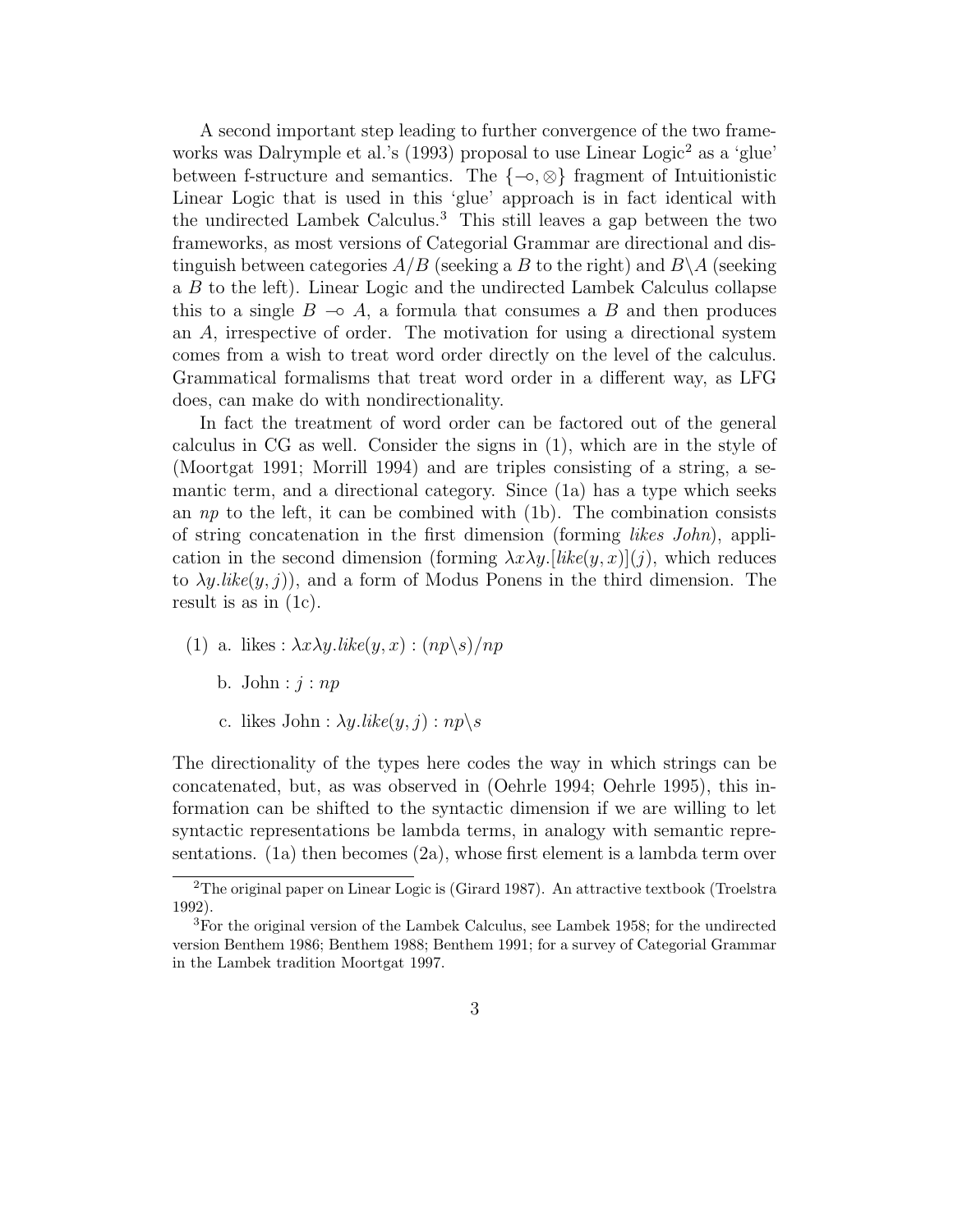strings and whose last element is an undirected type. Combining (2a) with (1b), now using application in the first as well as in the second dimension, leads to (2b).

(2) a.  $\lambda x \lambda y$ . y likes  $x : \lambda x \lambda y$ .like $(y, x) : np \to (np \to s)$ 

b.  $\lambda$ y. y likes John :  $\lambda$ y.like $(y, j)$  :  $np \to s$ 

There is much to be said for such a shift of word order information from the level of types to the syntactic dimension.<sup>4</sup> A priori it seems that once we have a syntactic dimension, word order should be handled there. But there are also empirical consequences, one positive, the other less so. Let us look at a consequence that is less than positive. One clear attraction of categorial grammars is the way in which (non-constituent) coordination is treated (see e.g. Steedman 1985; Dowty 1988; Moortgat 1988). The sign in (3a) can be formed from (1a) and (1b) with the help of hypothetical reasoning and can subsequently be coordinated with the similar sign in (3b). The result is as in (3c), which may be used to obtain (3d). Coordination is concatenation in the first dimension (with the coordinating word in between the coordinated elements) and either union or intersection in the semantic dimension, depending on whether the coordination is a disjunction or a conjunction. The types of the coordinated signs must be equal and the result will have the same type again.

- (3) a. John likes :  $\lambda x.$ *like* $(j, x)$  :  $s/np$ 
	- b. Mary hates :  $\lambda x. \textit{hate}(m, x) : s/np$
	- c. John likes but Mary hates :  $\lambda x.$ *like* $(j, x) \wedge hate(m, x) : s/np$
	- d. John likes but Mary hates bananas :  $like(j, b) \wedge hate(m, b) : s$

<sup>&</sup>lt;sup>4</sup>Interestingly, Curry (1961) already argues for this approach. Curry considers functors, which are expressions containing subscripted blanks, such as  $\leftarrow$ <sub>1</sub> is between  $\leftarrow$ <sub>2</sub> and  $\leftarrow$ <sub>3</sub>' or  $\leftarrow$  were eaten by the children'. Functors can apply to arguments and arguments are to be substituted for blanks in the order of the subscripts. Essentially then, although Curry does not explicitly mention this, functors are lambda terms over syntactic objects. For example, the first of the functors just mentioned can also be written  $\lambda x \lambda y \lambda z$ . x is between  $y$  and  $z'$ .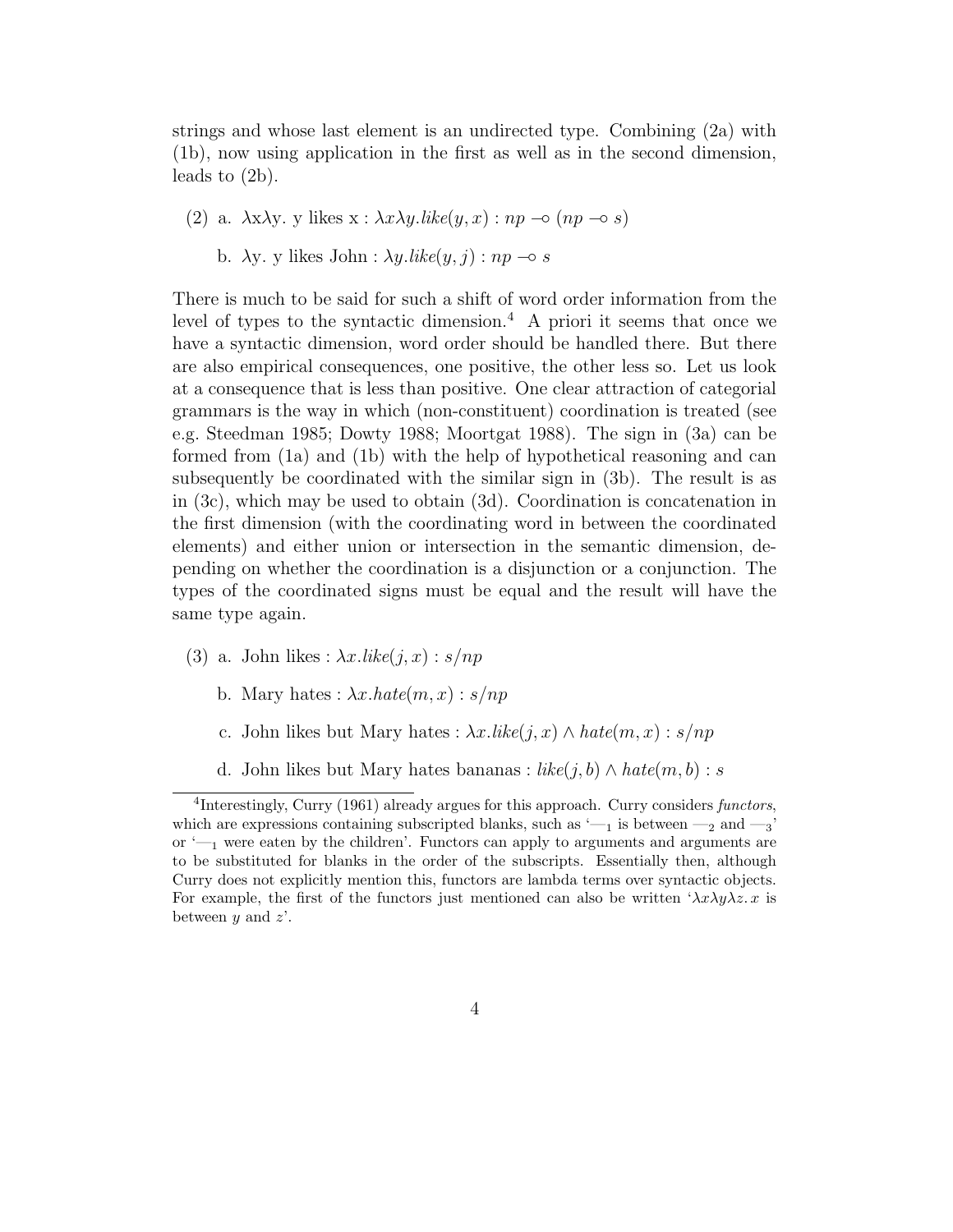Treatments of coordination along these lines are not without their problems and usually result in overgeneration (see (Milward 1994; Moortgat 1997) for good discussions), but nevertheless seem to fare well compared to many other approaches. The analysis depends on a reduction of the syntactic dimension to strings and collapses when richer structures such as trees are taken to be basic. A move to representations such as the ones in (2) does not seem to be compatible with this analysis of coordination either.

On the other hand such representations immediately solve one of the problems of the standard Lambek Calculus. Since John likes can be analysed as an  $s(np)$ , it is easy to obtain parses for sentences such as  $(4a)$  in Lambek's system. The trick is to categorize who as an item that searches an  $s/np$  to its right. who must also be categorized as searching for an  $np \backslash s$  in view of (4b). But what to do if the gap is medial, as in (4c)?

- (4) a. a woman who John likes
	- b. a woman who likes John
	- c. a woman who John likes enormously

In order to deal with this problem clever extensions of the Lambek Calculus have been proposed (e.g. Morrill 1994). But these extensions are also considerable complications of the original idea. For the kind of representations in (2), on the other hand, a problem with medial gaps does not even arise: The relevant representations can be taken to be  $\lambda$ x. John likes x,  $\lambda$ x.x likes John, and  $\lambda$ x.John likes x enormously, all of type  $np \to s$ . The relative pronoun can subcategorize for this type.<sup>5</sup>

- (5) a. Everyone loves someone
	- b. Bill thinks someone kissed Carol

Similarly, it is well known that the Lambek Calculus can deal with scope ambiguities as long as the scope taking elements are in a peripheral position: (5a) will get its desired two readings. But as soon as a scope taking element is non-peripheral, difficulties may arise (Hendriks 1993; Morrill 1994; Moortgat 1997; Dalrymple et al. 1999). For example, (5b) will not obtain a reading in

<sup>&</sup>lt;sup>5</sup>The sign for the pronoun who could be taken to be  $\lambda$ X $\lambda$ y.y who  $X(\varepsilon)$ :  $\lambda$ X $\lambda$ Y $\lambda$ z. $X(\varepsilon)$  $\wedge$  $Y(z)$ :  $(np \multimap s) \multimap (n \multimap n)$ , where  $\varepsilon$  is the empty string.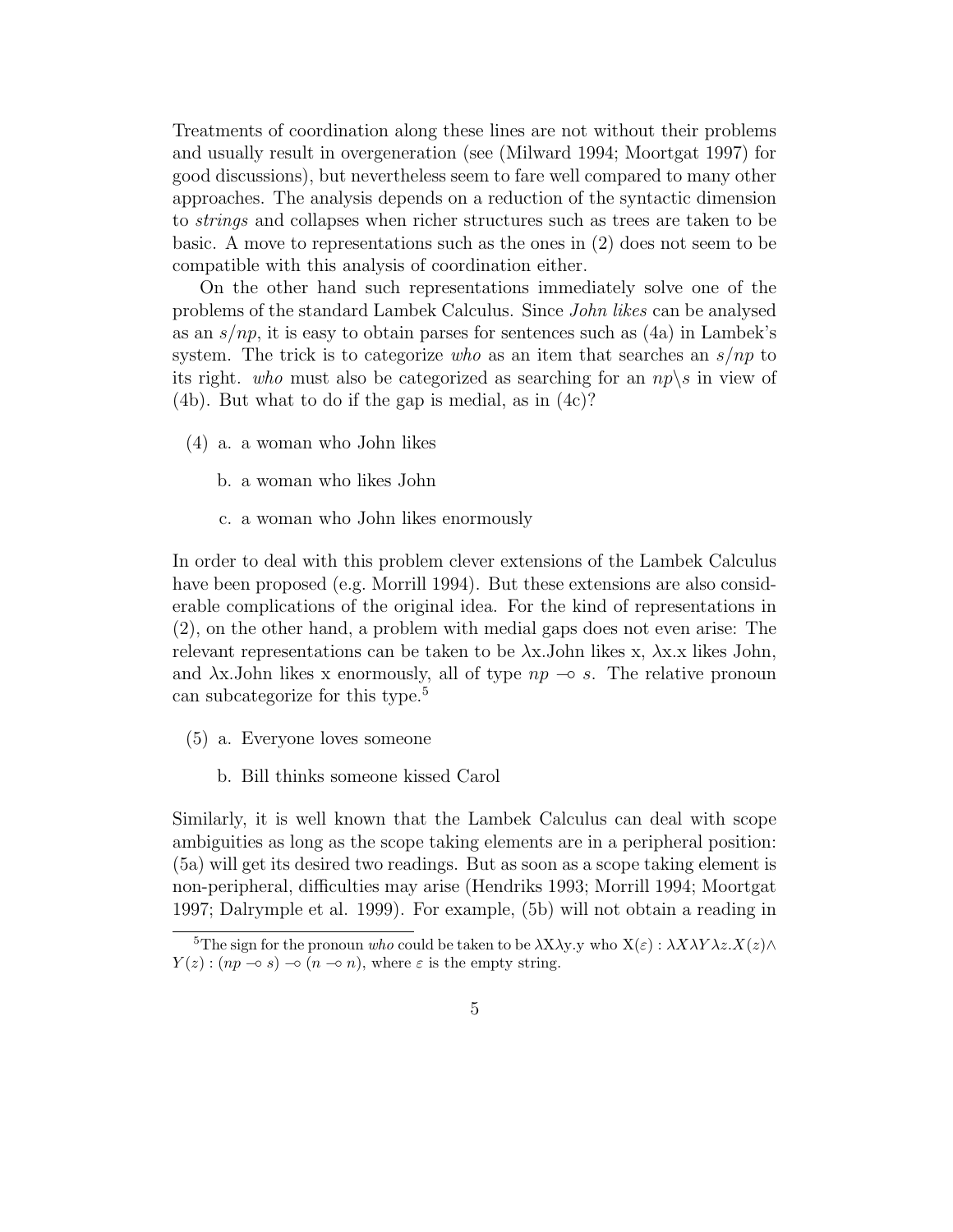which *someone* takes scope over *thinks*. Again, operators (such as Moortgat's ↑) have been introduced that cleverly circumvent the problem (see Dalrymple et al. 1999 however) but also complicate the categorial machinery. Moving to an undirected calculus will make the problem disappear, as the periphery does not play any special role in such a system. I take this to be strong evidence that word order information should not be treated on the level of the type system but should be dealt with in a syntactic dimension. If it is represented in the type system this essentially syntactic information causes trouble in the semantics.

If Oehrle's move from simple strings to lambda-ed strings and from a directed to an undirected calculus is accepted then a third step narrowing the gap between CG and LFG is made. The same calculus now plays a central role in both grammatical frameworks. An obvious next step, made in (Oehrle 1999), is to bring the various components of the categorial grammar into line with the components that are recognized in LFG. Oehrle considers sequences such as the one in (6), consisting of a lambda-ed c-structure, a lambda-ed f-structure, a semantic term, and a type. Such signs are combined with the help of the undirected Lambek Calculus.

(6)  
\n
$$
\begin{array}{c}\n\text{NP} \\
\text{N} \text{P} \\
x \\
y \\
y\n\end{array}
$$
\n
$$
\text{NP} \\
\text{V} \text{P} \\
\text{P} \\
\text{SUBJ} \\
\text{SUBJ} \\
y\n\end{array}
$$
\n
$$
\text{P} \\
\text{R} \\
\text{P}} \\
\text{P} \\
\text{SCE} \\
\text{PAST} \\
\text{P} \\
\text{SCE} \\
\text{PAST} \\
\text{SUEJ} \\
y\n\end{array}
$$
\n
$$
\text{P} \\
\text{P} \\
\text{SCE} \\
\text{P} \\
\text{SCE} \\
\text{P} \\
\text{SCE} \\
\text{P} \\
\text{SCE} \\
\text{P} \\
\text{SCE} \\
\text{P} \\
\text{SCE} \\
\text{P} \\
\text{SCE} \\
\text{P} \\
\text{SCE} \\
\text{P} \\
\text{SCE} \\
\text{P} \\
\text{SCE} \\
\text{P} \\
\text{SCE} \\
\text{P} \\
\text{SCE} \\
\text{P} \\
\text{SCE} \\
\text{P} \\
\text{SCE} \\
\text{P} \\
\text{SCE} \\
\text{P} \\
\text{SCE} \\
\text{P} \\
\text{SCE} \\
\text{P} \\
\text{SCE} \\
\text{P} \\
\text{SCE} \\
\text{P} \\
\text{SCE} \\
\text{P} \\
\text{SCE} \\
\text{P} \\
\text{SCE} \\
\text{P} \\
\text{SCE} \\
\text{P} \\
\text{SCE} \\
\text{P} \\
\text{SCE} \\
\text{P} \\
\text{SCE} \\
\text{P} \\
\text{SCE} \\
\text{P} \\
\text{SCE} \\
\text{P} \\
\text{SCE} \\
\text{P} \\
\text{SCE} \\
\text{P} \\
\text{SCE} \\
\text{P} \\
\text{SCE} \\
\text{P} \\
\text{SCE} \\
\text{P} \\
\text{SCE} \\
\text{P} \\
\text{SCE} \\
\text{P} \\
\text{SCE} \\
\text{P} \\
\text{SCE} \\
\text{P} \\
\text{SCE} \\
\text{P} \\
\text{SCE} \\
\text{P} \\
\text{SCE} \\
\text{P} \\
\text{SCE} \\
\text{P} \\
\text{SCE} \\
\text{P} \\
\text{SCE} \\
\text{P} \\
\text{S
$$

Oehrle's work will be my point of departure and should receive much praise, but I have a point of criticism as well. The terms in the first two dimensions of (6) are structures. More precisely, they are functions that take certain arguments and then give structures as a result. While I think it possible to flesh this out formally, I also think it is not very promising as a formalization of LFG. One of the important insights of (Kaplan and Bresnan 1982) was a separation, at least in the f-dimension, of descriptions and the structures satisfying them. This distinction, which is also at the heart of model theory, is lost if signs get a form as in  $(6)$ .<sup>6</sup> As a consequence, it will not be possible to model disjunctive or negative constraints. It will also not be possible

<sup>6</sup>A footnote in (Oehrle 1999) credits a referee with suggesting a move from structures to descriptions in the f-dimension.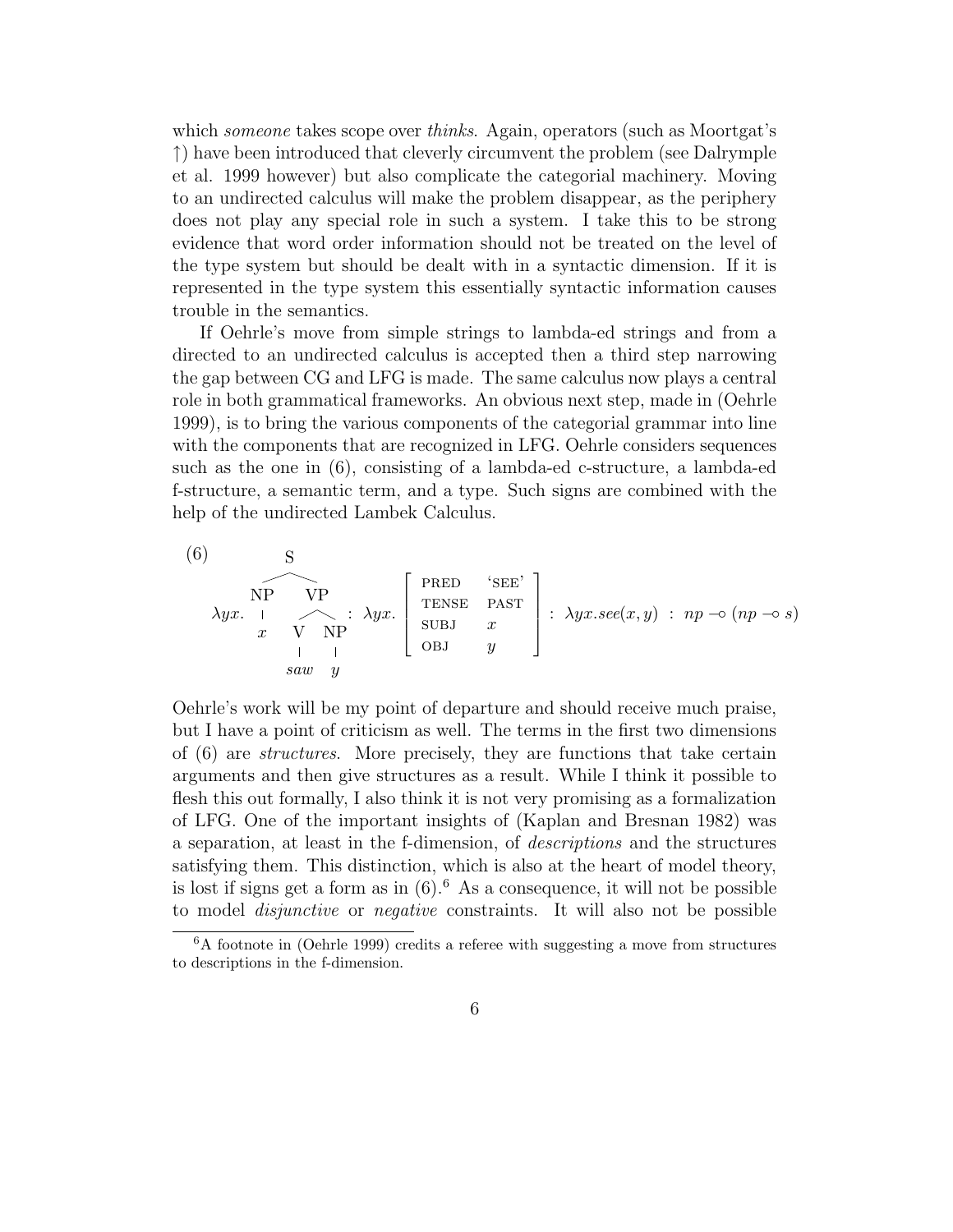| syntax:    | $k, t : \nu$ | $t, F: \nu t$ | $T, \mathcal{F}: (\nu t)(\nu t)$ |          |
|------------|--------------|---------------|----------------------------------|----------|
| semantics: | x, y : e     | i, j : s      | p:st                             | P: e(st) |

Table 1: Typographical conventions for variables used in this paper. Var : Type means that Var (with or without subscripts or superscripts) always has type Type.

to formalize the difference between defining and constraining information, or to explain path constraints on f-structure arising out of long-distance dependencies. Such mechanisms are part and parcel of Lexical-Functional Grammar and in this paper I will show that they can easily be accounted for within a combined CG-LFG approach if a shift from structures to descriptions is made.

A second departure from Oehrle's proposal that I want to suggest involves a simplification of the technical machinery which now becomes possible. Thus far we have considered signs that needed to be combined with the help of some form of Lambek Calculus, but it is well-known (see Benthem 1986, for example) that proofs in the implicational fragment of the undirected Lambek Calculus (= Linear Logic) are isomorphic with linear combinators, closed pure λ-terms in which each abstractor binds exactly one free variable. This will make it possible to do away with proofs altogether and to just consider certain linear combinations of lexical elements.

# 2  $\lambda$ -Grammars

To make concrete what I have in mind, I will define a small toy grammar in this section. In the next section some elaborations and revisions will be discussed. Consider the three signs in (7).

- (7) a. john :  $\lambda f \cdot arc(f, cat, N) \wedge arc(f, num, sg) \wedge arc(f, pers, 3)$ : john
	- b. mary :  $\lambda f. arc(f, cat, N) \wedge arc(f, num, sg) \wedge arc(f, pers, 3)$  : mary
	- c.  $\lambda t_1 \lambda t_2$ .[ $t_2$  [loves  $t_1$ ]] :  $\lambda F_1 \lambda F_2 \lambda f \exists f_1 f_2[F_1(f_1) \wedge F_2(f_2) \wedge arc(f, cat, V) \wedge arc(f, tense, pres) \wedge$  $arc(f_1, cat, N) \wedge arc(f, obj, f_1) \wedge arc(f_2, cat, N) \wedge arc(f_2, num, sg) \wedge$  $arc(f_2, pers, 3) \wedge arc(f, subj, f_2)$ :  $\lambda x \lambda y \lambda i.$ love $(y, x, i)$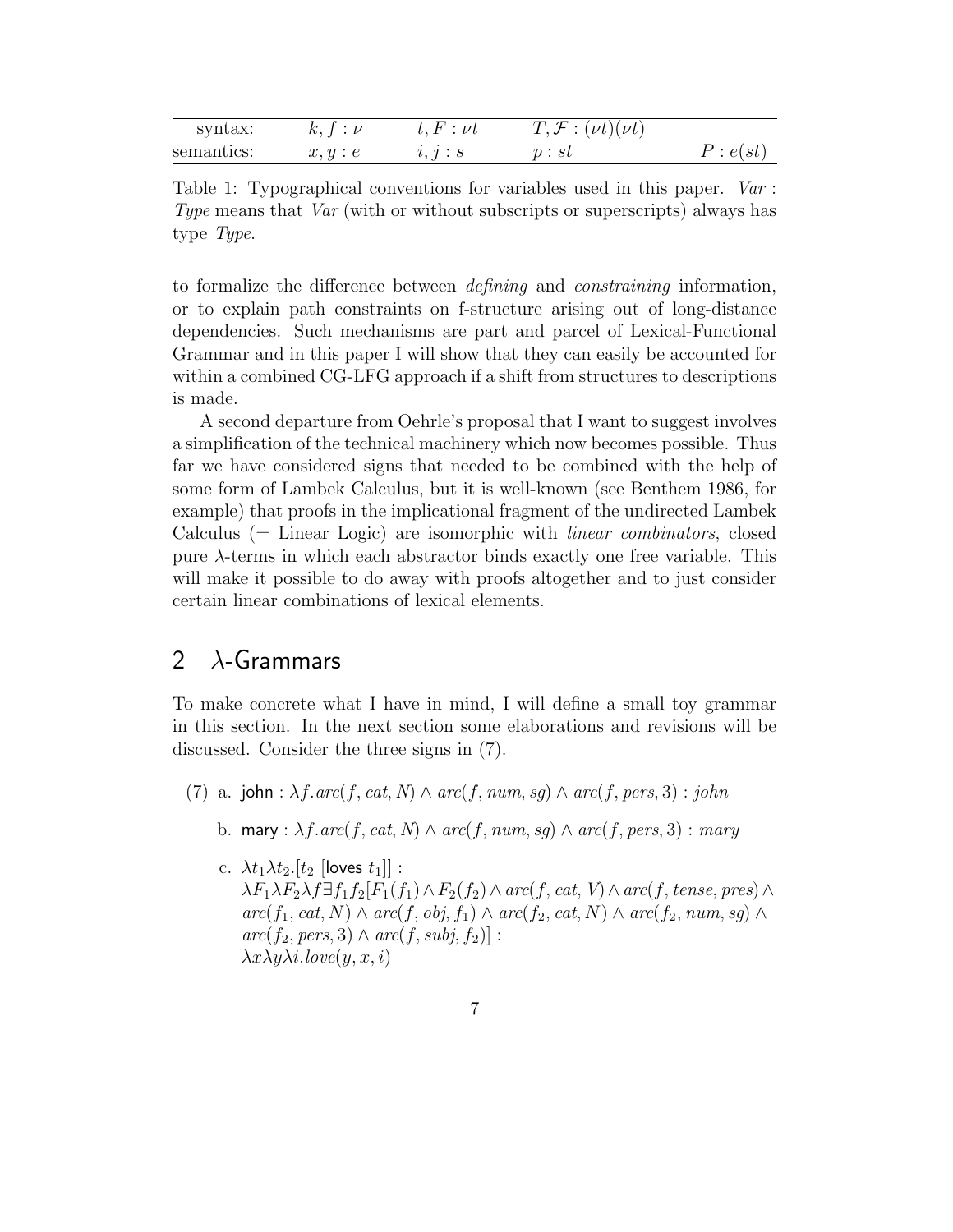These signs each consist of a c-structure component, an f-structure component, and a semantic component. Expressions in sans serif in the c-structure terms are of type  $\nu t$ , and denote sets of nodes.<sup>7</sup> For example, john can be thought of as the set of nodes that are labeled 'John', whereas an expression such as  $[lowest)$  can be thought of as the set of nodes k directly dominating a node  $k_1$  labeled 'loves' and a node  $k_2$  labeled 'Mary', with  $k_1$  preceding  $k<sub>2</sub>$ . More information about c-structure components will follow in the next section.

The f-components of our signs consist of  $\lambda$ -terms over the first order feature language of (Johnson 1991) and the semantics in the third component is in accordance with a streamlined form of Montague's (1973) theory. Constants *john* and *mary* are of type e and *love* is of type  $e(e(st))$ . Constants cat, num, pers, etc. are of a type a (attributes), while  $N$ , sq, 3, ... are of type  $\nu$  (nodes).<sup>8</sup> More typing information is given in Table 1. For the moment, we consider a grammar with three dimensions, but in general the number of dimensions of a grammar is arbitrary (though fixed). The terms that we are interested in are all closed and we require that lexical elements have closed terms in each dimension.

Signs can be combined by means of pointwise application. In general, if  $M = \langle M_1, \ldots, M_n \rangle$  and  $N = \langle N_1, \ldots, N_n \rangle$  are sequences of  $\lambda$ -terms such that  $M_i(N_i)$  is well-typed for each i, the pointwise application of M to N is just

$$
\langle M_1(N_1),\ldots,M_n(N_n)\rangle .
$$

Generalizing the notation for application, we denote this as  $M(N)$ . It is easily seen that the result of pointwise application of (7c) to (7a) equals (8a) modulo standard equivalences and that  $(8a)((7b))$  reduces to  $(8b)$ .

- (8) a.  $\lambda t_2$ .  $[t_2$  [loves john]]:  $\lambda F_2 \lambda f \exists f_1 f_2 [F_2(f_2) \wedge arc(f, cat, V) \wedge arc(f, tense, pres) \wedge arc(f_1, cat, N)]$  $\land arc(f, obj, f_1) \land arc(f_2, cat, N) \land arc(f_2, num, sg) \land arc(f_2, pers, 3) \land$  $arc(f,subj, f_2)$ :  $\lambda y \lambda i.$ love $(y, john, i)$ 
	- b. [mary [loves john]] :  $\lambda f \exists f_1 f_2[arc(f, cat, V) \wedge arc(f, tense, pres) \wedge arc(f_1, cat, N) \wedge$

<sup>&</sup>lt;sup>7</sup>We drop the  $\sim$  in types, in conformity with the usage in semantics.

<sup>8</sup>For simplicity, we make no type distinction between tree nodes and feature nodes in this paper, but the conceptual distinction is important of course.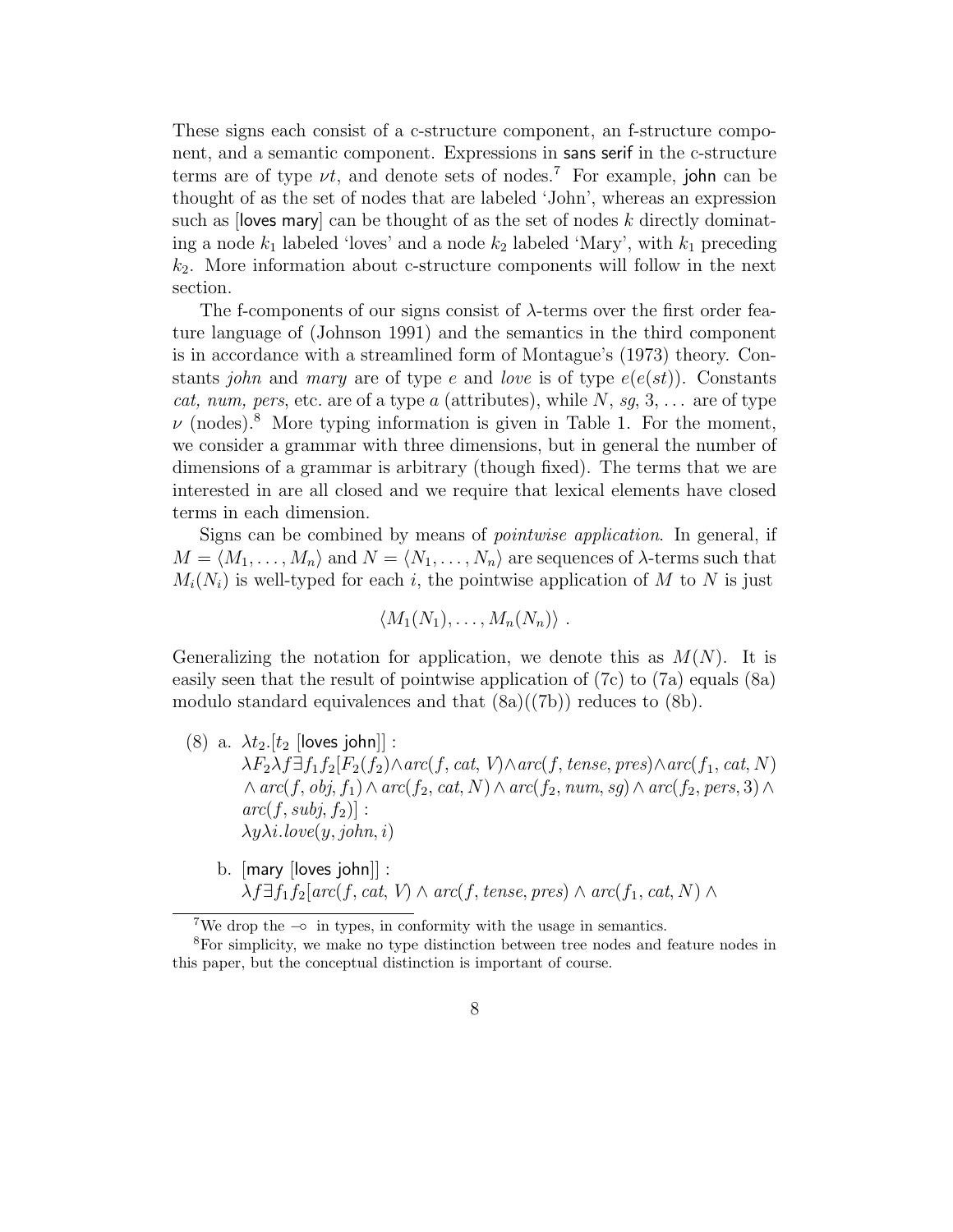$arc(f, obj, f_1) \wedge arc(f_2, cat, N) \wedge arc(f_2, num, sg) \wedge arc(f_2, pers, 3) \wedge$  $arc(f,subj, f_2)$ :  $\lambda i.$ love(mary, john, i)

The three descriptions in sentential signs such as (8b) each denote a set in every possible model of the language; the first two sets of nodes (type  $\nu t$ ), the third a set of possible worlds (a proposition, type  $st$ ). The idea is that if the second set is non-empty in some model of the axioms in Johnson 1991 (see below), then any node satisfying the first description should be connected to the truth conditions expressed in the third element. The requirement that the second component should be satisfiable provides for a subcategorization mechanism. E.g., combining (8a) with a plural subject would have led to an f-description that can only denote the empty set.

In (9) and (10) some more lexical signs are given with two results of their possible combinations in (11).

- (9) a. man :  $\lambda f \cdot arc(f, cat, N) \wedge arc(f, num, sq) \wedge arc(f, pers, 3)$  : man
	- b. woman :  $\lambda f. arc(f, cat, N) \wedge arc(f, num, sq) \wedge arc(f, pers, 3)$ : woman
- (10) a.  $\lambda t \lambda T.T$ [a t] :  $\lambda F \lambda \mathcal{F} \mathcal{F}(\lambda f.F(f) \wedge arc(f, cat, N) \wedge arc(f, num, sg) \wedge arc(f, pers, 3))$ :  $\lambda P' P \lambda i \exists x [P'(x)(i) \wedge P(x)(i)]$ 
	- b.  $\lambda t \lambda T$ . T [every t] :  $\lambda F\lambda \mathcal{F}.\mathcal{F}(\lambda f.F(f) \wedge arc(f, cat, N) \wedge arc(f, num, sg) \wedge arc(f, pers, 3))$ :  $\lambda P' P \lambda i \forall x [P'(x)(i) \rightarrow P(x)(i)]$
- (11) a.  $\lambda T.T$ [every man] :  $\lambda \mathcal{F}.\mathcal{F}(\lambda f.\mathit{arc}(f,\mathit{cat},N) \wedge \mathit{arc}(f,\mathit{num},\mathit{sq}) \wedge \mathit{arc}(f,\mathit{pers},3))$ :  $\lambda P\lambda i \forall x [man(x, i) \rightarrow P(x)(i)]$ 
	- b.  $\lambda T.T$ [a woman] :  $\lambda \mathcal{F}.\mathcal{F}(\lambda f.\mathit{arc}(f,\mathit{cat},N) \wedge \mathit{arc}(f,\mathit{num},\mathit{sq}) \wedge \mathit{arc}(f,\mathit{pers},3))$ :  $\lambda P\lambda i \exists x \{woman(x,i) \wedge P(x)(i)\}\$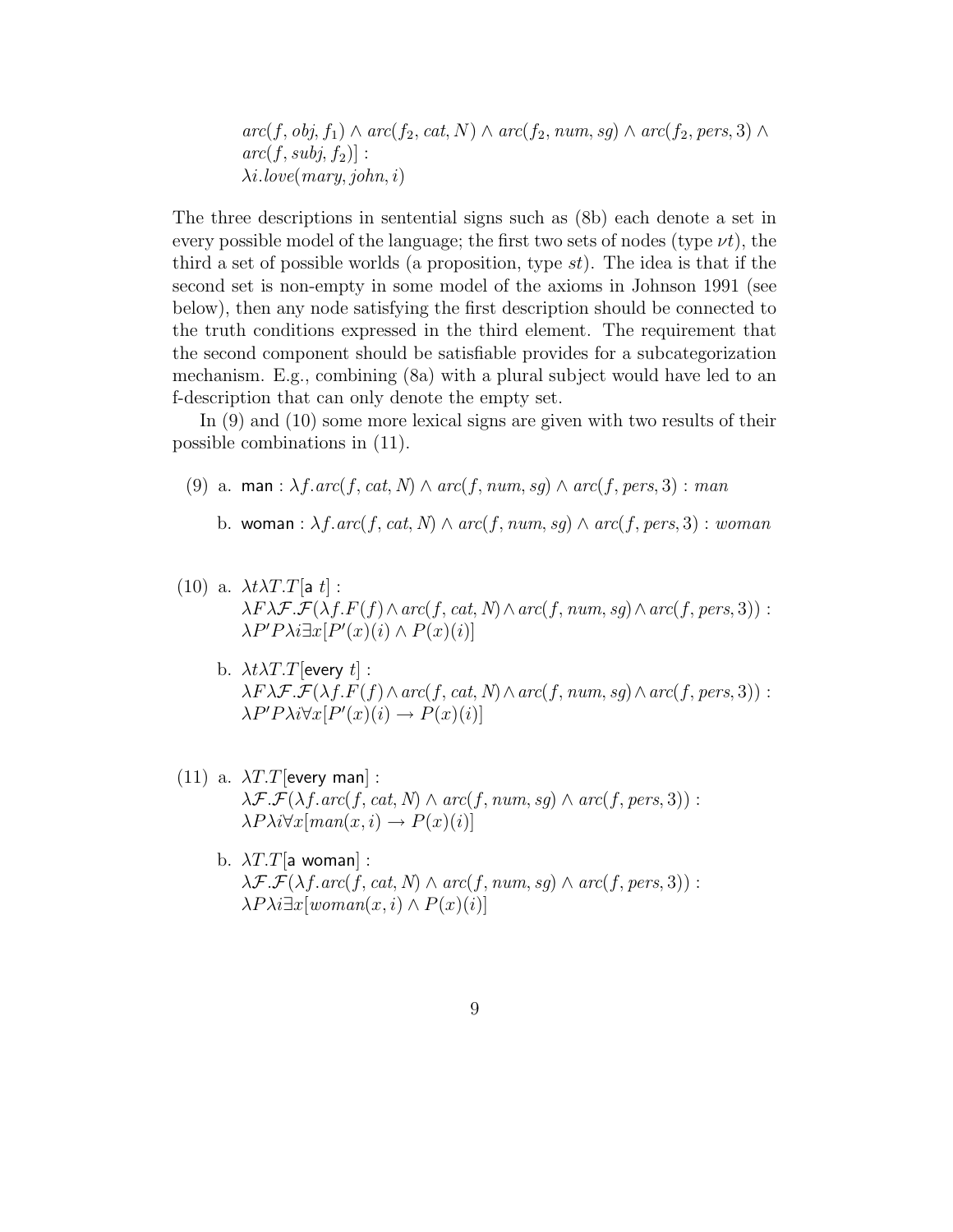| abstract type | syntactic dimensions | semantic dimension |
|---------------|----------------------|--------------------|
|               |                      |                    |
| ΝP            |                      |                    |
|               |                      | e(st)              |

Table 2: Concretizations of abstract types used in this paper.

The terms that our signs consist of are typed, but it is expedient to type the signs themselves as well. Types for signs will be called abstract types. Abstract types in this paper are built up from ground types s, NP and N with the help of implication, and thus have forms such as NP s,  $N((NP S)S)$ , etc. A restriction on signs is that a sign of abstract type A should have a term of type  $A^i$  in its *i*-th dimension. The values of the function  $A^i$  for ground types can be chosen on a per grammar basis and in this paper are as in Table 2. For complex types, the rule is that  $(AB)^i = A^i B^i$ . This means, for example, that  $NP(NP S)<sup>1</sup> = NP(NP S)<sup>2</sup> = (\nu t)((\nu t)\nu t)$  and that  $NP(NP S)<sup>3</sup> = e(e(st))$ . As a consequence, (7c) should be of type  $NP(NP S)$ . Similarly, (7a) and (7b) can be taken to be of type NP, (8a) and (8b) are of types NP s and s respectively, etc. In general, if M has abstract type  $AB$  and N abstract type A, then the pointwise application  $M(N)$  is defined and has type B.

Abstraction can also be lifted to the level of signs. Supposing that the variables in our logic have some fixed ordering and that the number of dimensions of the grammar under consideration is  $n$ , we define the  $k$ th *n*-dimensional variable  $\xi$  of abstract type A as the sequence of variables  $\langle \xi_1, \ldots, \xi_n \rangle$ , where each  $\xi_i$  is the k-th variable of type  $A^i$ . The pointwise abstraction  $\lambda \xi M$  is then defined as  $\langle \lambda \xi_1 M_1, \ldots, \lambda \xi_n M_n \rangle$ . A definition of pointwise substitution is left to the reader.

With the definitions of pointwise application, pointwise abstraction, and n-dimensional variable in place, we can consider complex terms built up with these constructions. (12a), for example, is the pointwise application of (11b) to the pointwise composition of (11a) and (7c). Here  $\zeta$  is of type NP. (12a) can be expanded to (12b), where each dimension of a lexical sign is denoted with the help of an appropriate subscript  $(e.g. (11b)<sub>1</sub>$  is  $\lambda T.T$ [a woman]). The terms here can be reduced and the result is as in (12c), a sign coupling the c-description in its first dimension to one of its possible readings. The other reading is obtained from (12d), which reduces to (12e).

(12) a.  $(11b)(\lambda \zeta.(11a)((7c)(\zeta)))$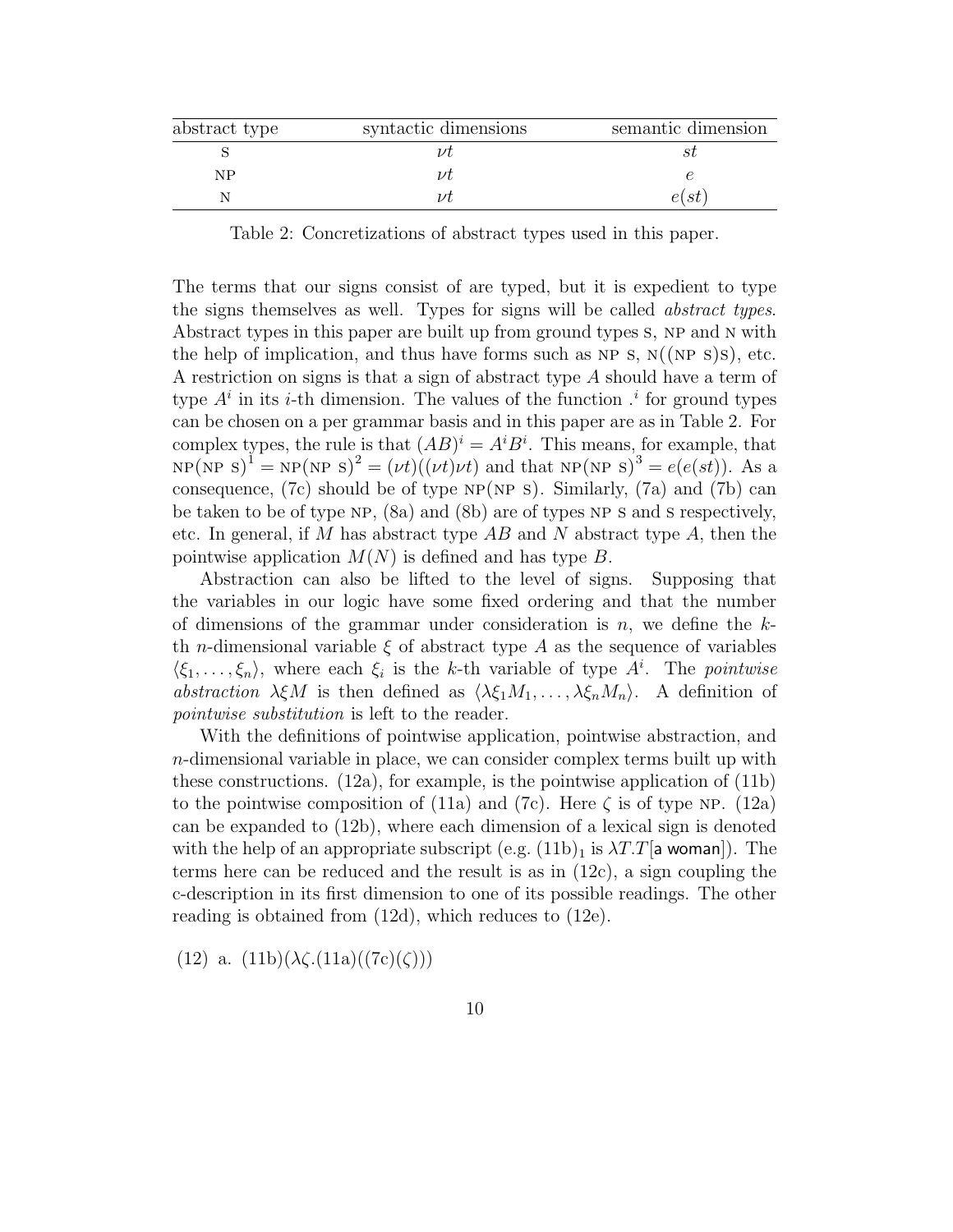- b.  $(11b)<sub>1</sub>(\lambda \zeta<sub>1</sub>.(11a)<sub>1</sub>((7c)<sub>1</sub>(\zeta<sub>1</sub>)))$ :  $(11b)<sub>2</sub>(\lambda \zeta<sub>2</sub>.(11a)<sub>2</sub>((7c)<sub>2</sub>(\zeta<sub>2</sub>)))$ :  $(11b)_{3}(\lambda \zeta_{3}.(11a)_{3}((7c)_{3}(\zeta_{3})))$
- c.  $[[every man]$   $[loves [a woman]]]$ :  $\lambda f \exists f_1 f_2[arc(f, cat, V) \wedge arc(f, tense, pres) \wedge arc(f_1, cat, N) \wedge$  $arc(f, obj, f_1) \wedge arc(f_2, cat, N) \wedge arc(f_2, num, sg) \wedge arc(f_2, pers, 3) \wedge$  $arc(f,subj, f_2)$ :  $\lambda i \exists y [woman(y, i) \land \forall x [man(x, i) \rightarrow love(x, y, i)]]$
- d.  $(11a)(\lambda \zeta_2.(11b)(\lambda \zeta_1.(7c)(\zeta_1)(\zeta_2)))$
- e. [[every man] [loves [a woman]]] :  $\lambda f \exists f_1 f_2[arc(f, cat, V) \wedge arc(f, tense, pres) \wedge arc(f_1, cat, N) \wedge$  $arc(f, obj, f_1) \wedge arc(f_2, cat, N) \wedge arc(f_2, num, sg) \wedge arc(f_2, pers, 3) \wedge$  $arc(f,subj, f_2)$ ]:  $\lambda i \forall x [man(x, i) \rightarrow \exists y [woman(y, i) \wedge love(x, y, i)]]$

Let us call terms such as (12a) and (12d), which are built up from lexical signs with the help of  $n$ -dimensional variables, pointwise application and abstraction,  $n$ -terms. It is worth to note that  $n$ -terms are subject to the laws of  $\alpha$ ,  $\beta$ , and  $\eta$ -conversion, i.e. reasoning with them is as usual. But clearly, not every n-term makes for an acceptable coupling between syntax and semantics. We restrict ourselves to linear combinations of lexical elements. These are n-terms that are closed and conform to the condition that every abstractor λζ, with ζ an *n*-dimensional variable, binds exactly one free ζ. *n*-terms conforming to this condition are called *generated signs*.<sup>9</sup> Conditions such as the requirement that the third component of a generated sign must be satisfiable are *admissibility* conditions and a generated sign obeying them is called admissable.

Multidimensional grammars that are set up in the way sketched here, with  $\lambda$ -terms in each dimension of the grammar and linear combination as a generative device, will be called  $\lambda$ -grammars. If a  $\lambda$ -grammar is meant to be an alternative formalization of LFG insights, as the grammars in this paper will be, it is called a  $\lambda$ -LFG. For more information on  $\lambda$ -grammars, see (Muskens 2001a).

Since any *n*-term M obeys the usual laws of  $\lambda$ -conversion, it can be written in the form  $C(L_1)\cdots(L_m)$ , where  $L_1,\ldots,L_m$  are lexical signs and C is an

<sup>&</sup>lt;sup>9</sup>Note that any linear combination of generated signs is itself a generated sign.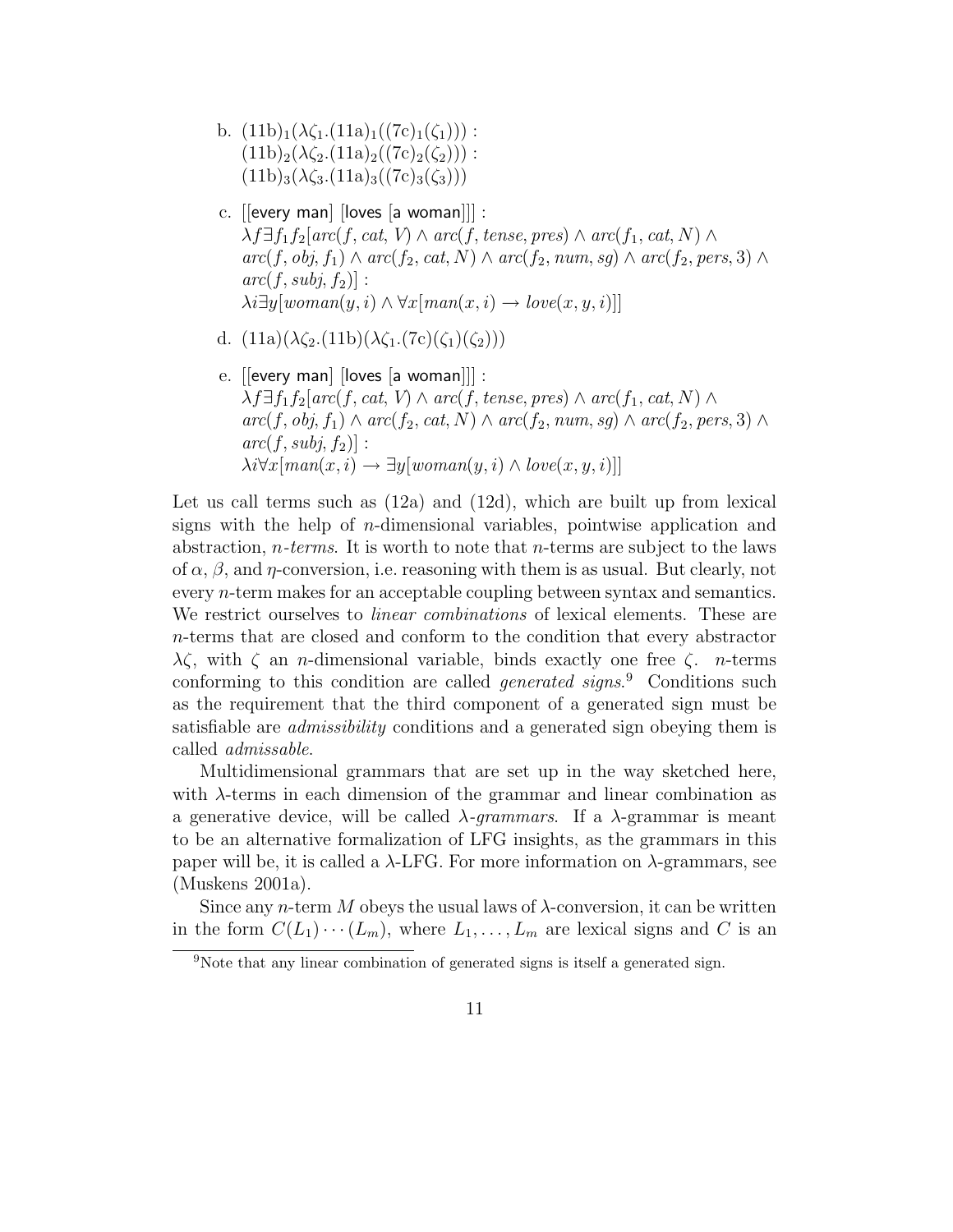*n*-term that does not contain any lexical material. If  $M$  is closed,  $C$  is a multi-dimensional (and typed) variant of a *combinator* in the sense of (Curry and Feys 1958). In case M is a generated sign, C will correspond to a *linear* (or **BCI**) combinator. For example,  $(12a)$  can be rewritten as  $(13)$ , with  $\lambda Q_1 \lambda R \lambda Q_2 \cdot Q_1(\lambda \zeta \cdot Q_2(R(\zeta)))$  playing the role of the linear combinator combining  $(11b)$ ,  $(7c)$ , and  $(11a)$ .

(13)  $\lambda Q_1 \lambda R \lambda Q_2 \cdot Q_1(\lambda \zeta \cdot Q_2(R(\zeta)))((11b))((7c))((11a))$ 

From the fact that linear combinators play an important underlying role we see that  $\lambda$ -grammars have obvious affinities not only with LFG and Lambek Categorial Grammar, but also with Combinatory Categorial Grammar (see e.g. Steedman 1996; Steedman 2000). But  $\lambda$ -grammars should be distinguished from standard categorial grammars in that they are non-directional and do not use derivations.

# $3$   $\lambda$ -LFG

The purpose of this section is twofold. First we need to fill in some details that were left open in the definition of our toy grammar. We will take a closer look at the c-description and f-description components. For the logic of the semantic component the reader is referred to the first chapters of (Muskens 1995). When the necessary details have been filled in, we will show how the descriptions approach that is taken in this paper allows for the incorporation of some further ideas that are central to LFG.

### 3.1 A Closer Look at C-descriptions and F-descriptions

### 3.1.1 C-descriptions

Terms such as [loves [a woman]] in fact can be taken to be abbreviations of tree descriptions. We flesh this out by providing the  $\nu$  domain with binary relations  $\lhd^+$  (proper dominance),  $\lhd$  (immediate dominance), and  $\lhd$  (precedence) and by imposing the necessary structure by means of axioms (see also Cornell 1994; Backofen et al. 1995; Muskens 2001b). Here we just adopt the requirements in (14). (14a) states that the relations  $\triangleleft^+$  and  $\prec$  are strict partial orders, while (14b) and (14c) impose Inheritance, (14d) requires Rootedness (r is a constant of type  $\nu$  here), and (14e) defines  $\triangleleft$  as an immediate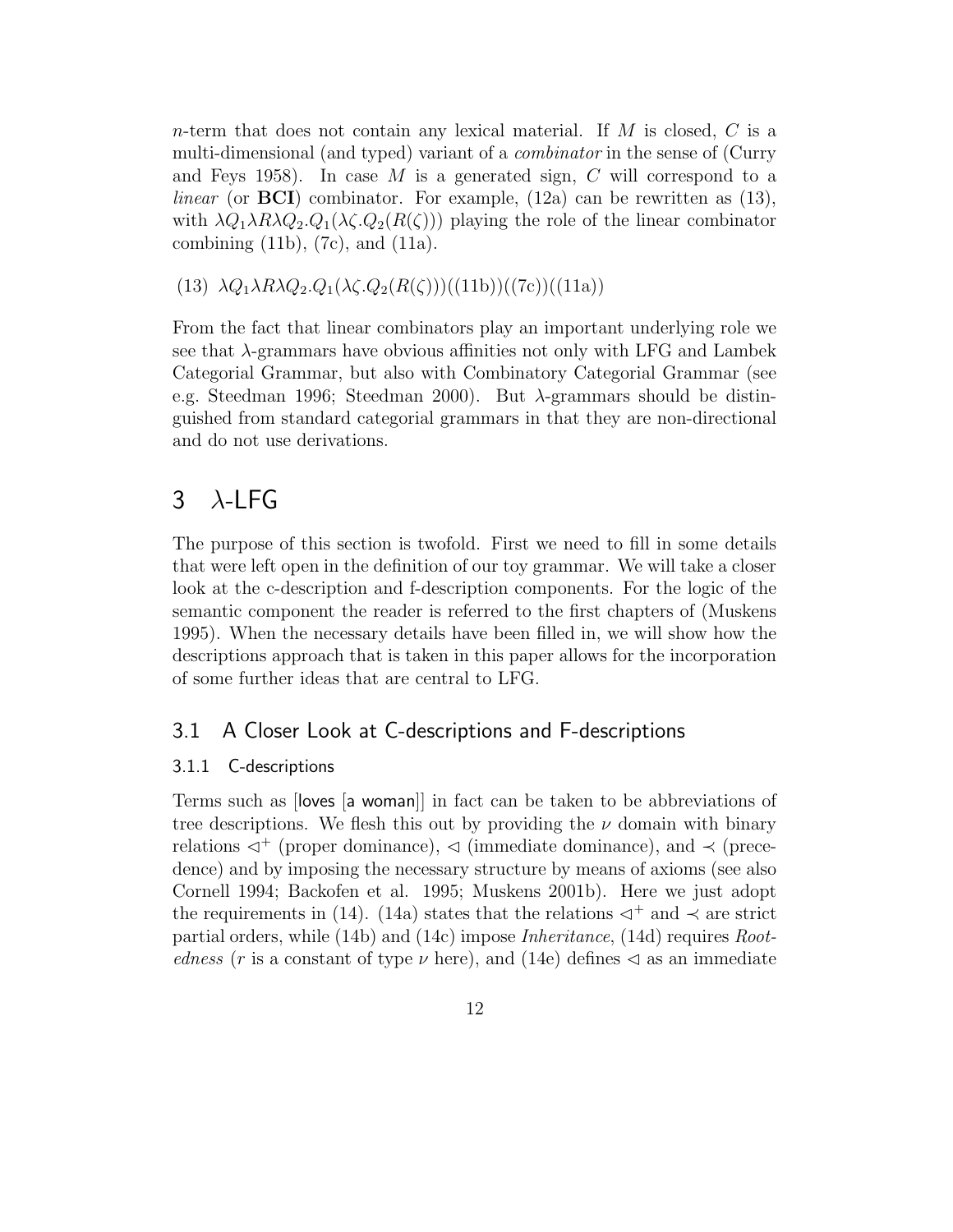dominance relation in terms of  $\triangleleft^{+10}$  The last axiom excludes the possibility that leaf nodes have more than one label.

### (14) a.  $\lhd^+$  and  $\lhd$  are irreflexive and transitive  $\begin{bmatrix} 1 & \sqrt{1} & 1 & 1 \end{bmatrix}$   $\begin{bmatrix} 1 & 1 & 1 \end{bmatrix}$   $\begin{bmatrix} 1 & 1 & 1 \end{bmatrix}$   $\begin{bmatrix} 1 & 1 & 1 \end{bmatrix}$

b. 
$$
\forall k_1k_2k_3 \, \left[ |k_1 \triangleleft^+ k_2 \wedge k_1 \prec k_3| \rightarrow k_2 \prec k_3 \right]
$$
  
\nc.  $\forall k_1k_2k_3 \, \left[ |k_1 \triangleleft^+ k_2 \wedge k_3 \prec k_1| \rightarrow k_3 \prec k_2 \right]$   
\nd.  $\forall k \, \left[ r \triangleleft^+ k \vee r = k \right]$   
\ne.  $\forall k_1k_2 \, \left[ k_1 \triangleleft k_2 \leftrightarrow \forall k_3 \, \left[ k_1 \triangleleft^+ k_3 \triangleleft^+ k_2 \rightarrow \left[ k_3 = k_1 \vee k_3 = k_2 \right] \right] \right] \right]$   
\nf.  $\forall k \neg [\delta_1(k) \wedge \delta_2(k)]$ , if  $\delta_1$  and  $\delta_2$  are distinct lexical labels

Using the relations  $\triangleleft$  and  $\prec$ , we define  $[A_1 \cdots A_m]$  to be an abbreviation of  $(15).^{11}$ 

(15) 
$$
\lambda k \exists k_1 \ldots k_m [A_1(k_1) \wedge \ldots \wedge A_m(k_m) \wedge k \langle k_1 \wedge \ldots \wedge k \langle k_m \wedge k_1 \langle \cdot \cdot \cdot \rangle \langle k_m]
$$

In other words,  $[A_1 \cdots A_m]$  will denote the set of nodes with daughters  $A_1$ ,  $\ldots$ ,  $A_m$  (in that order), as expected. E.g., [loves [a woman]] now is short for (16).

(16) 
$$
\lambda k \exists k_1 k_2 [\text{loves}(k_1) \land k \prec k_1 \land k \prec k_2 \land k_1 \prec k_2 \land \exists k_3 k_4 [\mathsf{a}(k_3) \land \text{woman}(k_4) \land k_2 \prec k_3 \land k_2 \prec k_4 \land k_3 \prec k_4]]
$$

From  $(16)$  we see that a minimality requirement is needed: As things stand the statement  $[A_1 \cdots A_m](k)$  may hold in some model in which k has daughters other than  $A_1, \ldots, A_m$ <sup>12</sup> We exclude this possibility by our interpretation of generated signs. First, define the relation  $\Gamma$  between models for

<sup>&</sup>lt;sup>10</sup>These requirements in themselves do not suffice to axiomatize the notion of linguistic tree. For instance, the usual requirement of Exhaustivity ( $\forall k_1 k_2$  [ $k_1 \prec k_2 \lor k_2 \prec k_1 \lor k_1 \lhd^+$  $k_2 \vee k_2 \triangleleft^+ k_1 \vee k_1 = k_2$ ) is not met. But the axioms are sufficient in the sense that the terms we generate will have a minimal model which is a tree.

<sup>&</sup>lt;sup>11</sup>The use of square brackets in  $[A_1 \cdots A_m]$  is special and should be distinguished from its normal use in terms.

<sup>&</sup>lt;sup>12</sup>One way to rule out such undesired structures would be to strengthen the definition of  $[A_1 \cdots A_m]$  with an extra condition of the form  $\forall k' [k \triangleleft k' \rightarrow [k' = k_1 \vee \ldots \vee k' = k_m]]$ . However, such a strengthening would preclude the possibility of attaching extra daughters to a given node while constructing a description.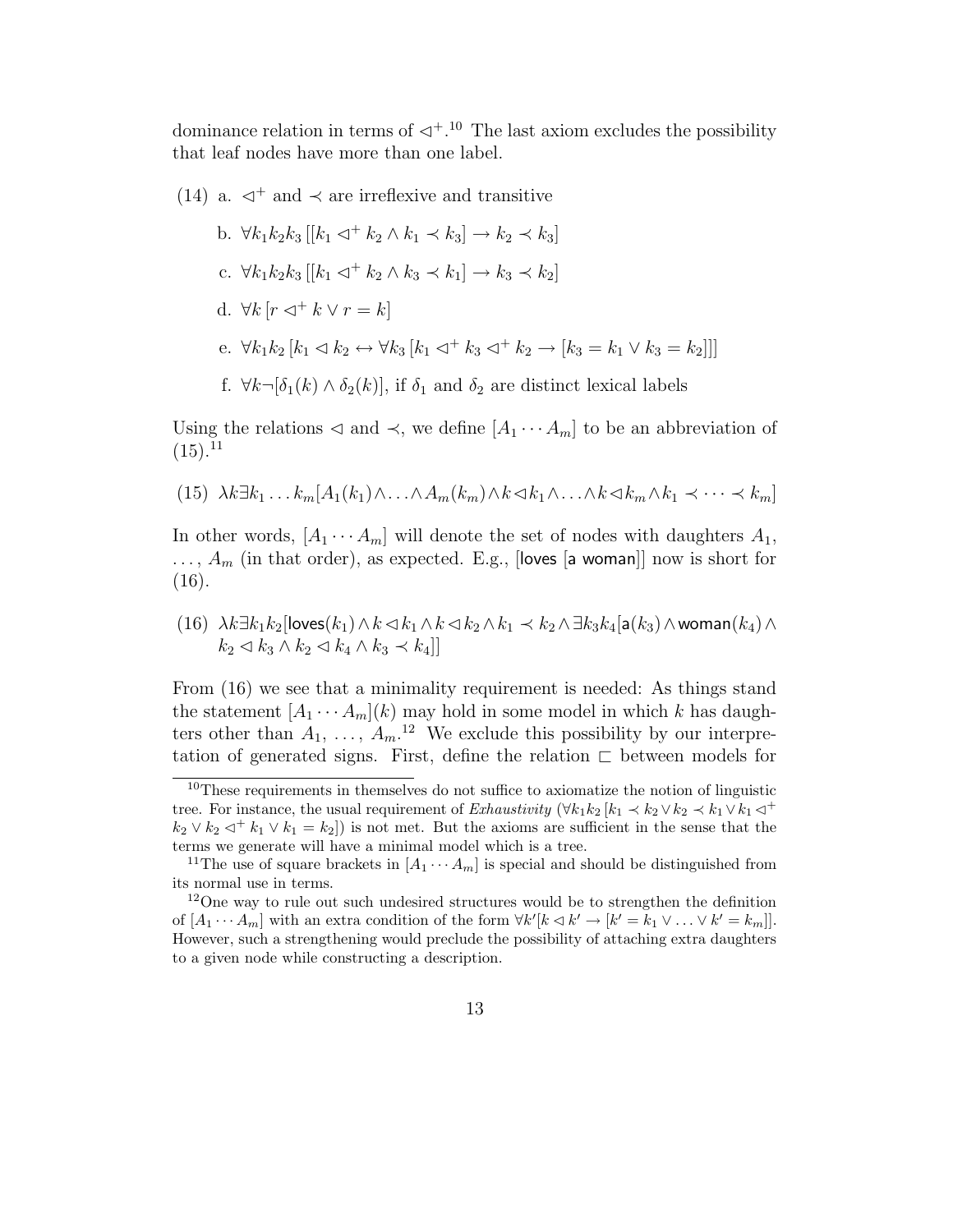the tree language by letting  $M' \sqsubset M$  if and only if (a) the domain of  $M'$  is a proper subset of the domain of  $M$ , (b) the root of  $M'$  is the root of  $M$ , and (c) elements of  $M'$  are in the proper dominance relation in  $M'$  if and only if they are in the proper dominance relation in  $M$ . (There is no similar constraint on precedence.) Now let  $\mathcal S$  be a generated admissable sign with c-description component  $C$  and semantic component  $S$ . We say that a tree model M expresses S if M is a model of the axioms in (14) that satisfies  $C(r)$ and no  $M' \sqsubset M$  is both a model of the axioms in (14) and satisfies  $C(r)$ . The minimality condition with respect to  $\sqsubset$  serves to rule out structures M that have more nodes than were intended.

Thus far, we have not put any category information into our c-descriptions. This could be done very easily by letting category labels such as AP, VP, ... be terms of type  $\nu$  and by stipulating that  $[LA_1 \cdots A_m]$ , where L is a category label, is short for  $\lambda k(arc(k, cat, L) \wedge [A_1 \cdots A_m](k))$ . However, we shall prefer treating major category information on a par with feature information in the rest of this paper.

Writing  $[A_1 \cdots A_m]$  for (15) will be handy in circumstances where we want the grammar to prescribe the way in which the daughters of a given mother are ordered. But this is not always what we want. In many languages the order of daughters is not rigidly constrained. The non-configurational Warlpiri language (Simpson 1991), for example, has essentially free word order in nominal and verbal finite clauses, the only restriction being that 'auxiliaries' always take second position.<sup>13</sup> In (17) it is illustrated how word order in the simple sentence Ngarrka-ngku ka wawirri panti-rni can vary, as long as the present tense 'auxiliary' is in second position. (The example is from (Hale 1983). We limit ourselves to three of the six possible permutations.)

- (17) a. Ngarrka-ngku ka wawirri panti-rni man-ERG PRES kangaroo(ABS) spear-NPST The man is spearing the kangaroo
	- b. Wawirri ka ngarrka-ngku panti-rni
	- c. Panti-rni ka wawirri ngarrka-ngku
	- d. \*Panti-rni wawirri ka ngarrka-ngku

<sup>13</sup>AUX elements with a polysyllabic base can take first or second position (Simpson 1991). I will ignore this possibility for the sake of exposition.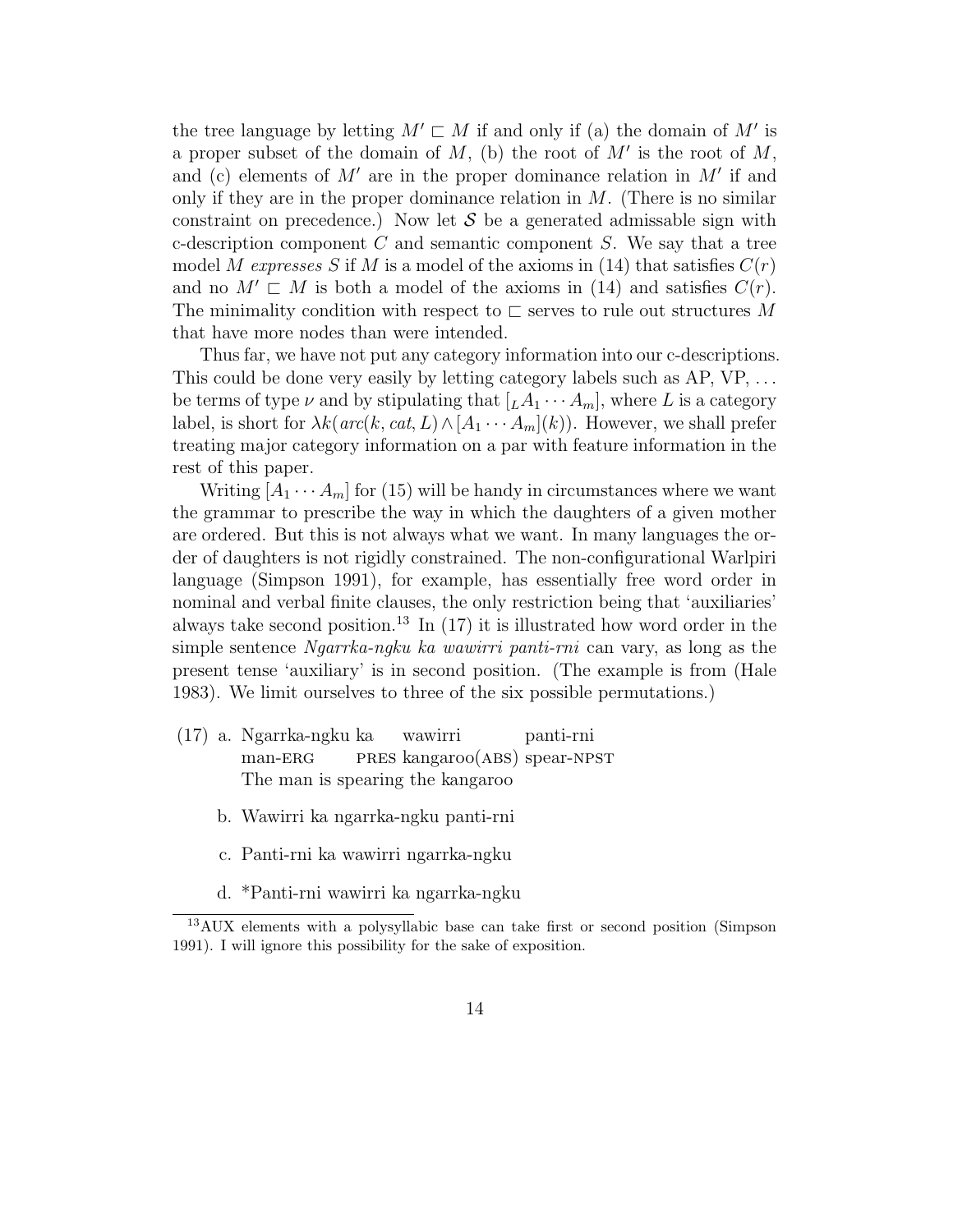This behaviour can be modeled by weakening the description in (15) and requiring pairwise disequalities instead of a series of precedences. Let us write  $[A_1 \cdots A_m]^u$  for the following property:

(18) 
$$
\lambda k \exists k_1 \ldots k_m [A_1(k_1) \wedge \ldots \wedge A_m(k_m) \wedge k \langle k_1 \wedge \ldots \wedge k \langle k_m \wedge \Lambda_{i \neq j} k_i \neq k_j]
$$

 $[A_1 \cdots A_m]^u(k)$  will hold if k is the mother of daughters  $A_1, \ldots, A_m$ ; but this time no ordering is prescribed.

We need a way to model the fact that AUX elements always take second position. Let us write  $A<sup>snd</sup>$  for:

(19) 
$$
\lambda k[A(k) \wedge \exists k_1 k_2 [k_1 \triangleleft k \wedge k_1 \triangleleft k_2 \wedge k_2 \prec k \wedge \forall k_3[[k_1 \triangleleft k_3 \wedge k_3 \prec k] \rightarrow k_2 = k_3]]
$$

The term in (20) will now describe all grammatical variations of sentence (17) in the sense that any of its minimal models is an acceptable tree for one of these variations while each acceptable tree is a model.

 $(20)$  [Panti-rni wawirri ka $^{\rm{snd}}$  ngarrka-ngku]<sup>u</sup>

#### 3.1.2 F-descriptions

The following three axioms are a direct adaptation from (Johnson 1991). The first puts a functionality requirement on the transition relation. The second embodies the constraint that atomic features have no further attributes  $(C_{val})$ stands for the set of constants denoting atomic features, such as  $sg$ , past, ...). And the third axiom schema gives constant-constant clashes by requiring that  $past \neq sg, past \neq pres, V \neq N, etc.$ 

- (21) a.  $\forall a \forall f_1 f_2 f_3[[arc(f_1, a, f_2) \land arc(f_1, a, f_3)] \rightarrow f_2 = f_3]$ 
	- b.  $\forall a \forall f \neg \text{arc}(c, a, f)$ , where  $c \in C_{val}$
	- c.  $c \neq c'$ , for all syntactically distinct pairs  $c, c' \in C_{val}$

For more information about these axioms the reader is referred to (Johnson 1991).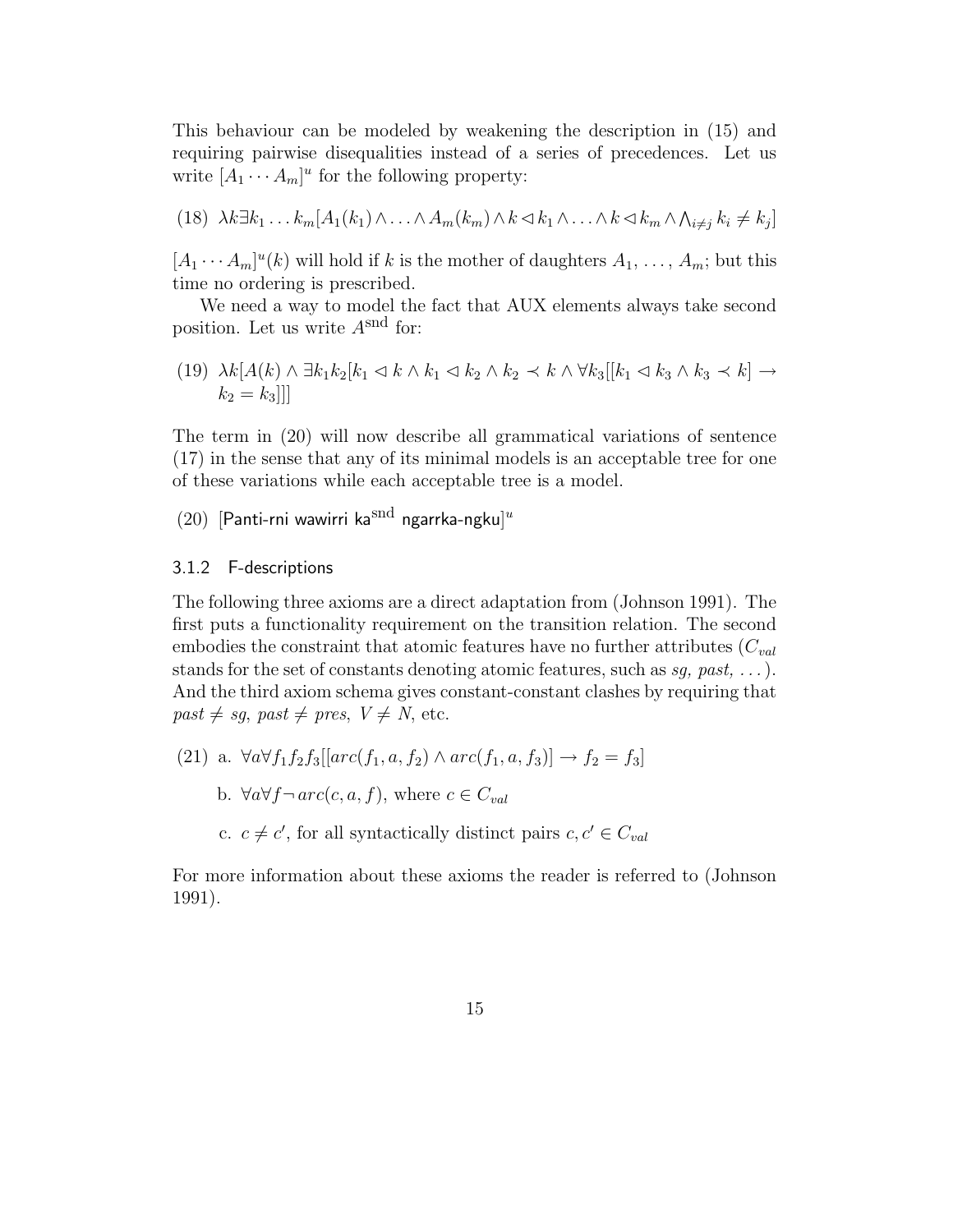### 3.2 Incorporating More Ideas from LFG

#### 3.2.1 Checking as Entailment

Thus far, information in the f-components of our signs has been of the *defining* kind, but LFG has always distinguished between defining and constraining equations (see Kaplan and Bresnan 1982). The first give positive information, the second an obligation to check whether certain information is present. For example, the defining equation ( $\uparrow$  INF) = + sets the INF value of  $\uparrow$  to +, whereas the constraining ( $\uparrow$  INF) = c + checks whether the INF value of  $\uparrow$  is + after all defining equations have been processed.

An obvious way to model this logically is to say that constraining information must be *entailed* by defining information. In  $(22)$  two of the signs in  $(7)$  are repeated, but this time there are two f-components. The first consists of defining information, the second of defining plus constraining material.

$$
(22)
$$
 a.  $John:$ 

 $\lambda f. arc(f, cat, N) \wedge arc(f, num, sq) \wedge arc(f, pers, 3)$ :  $\lambda f \cdot arc(f, cat, N) \wedge arc(f, num, sg) \wedge arc(f, pers, 3)$ : john

b.  $\lambda t_1 \lambda t_2$ .[ $t_2$  [loves  $t_1$ ]] :  $\lambda F_1 \lambda F_2 \lambda f \exists f_1 f_2[F_1(f_1) \wedge F_2(f_2) \wedge arc(f, cat, V) \wedge arc(f, tense, pres) \wedge$  $arc(f, obj, f_1) \wedge arc(f, subj, f_2)$ :  $\lambda F_1 \lambda F_2 \lambda f \exists f_1 f_2[F_1(f_1) \wedge F_2(f_2) \wedge arc(f, cat, V) \wedge arc(f, tense, pres) \wedge$  $\mathit{arc}(f_1, \mathit{cat}, N) \land \mathit{arc}(f, \mathit{obj}, f_1) \land \mathit{arc}(f_2, \mathit{cat}, N) \land \mathit{arc}(f_2, \mathit{num}, \mathit{sg}) \land$  $arc(f_2, pers, 3) \wedge arc(f, subj, f_2)$ :  $\lambda x \lambda y \lambda i.$ love $(y, x, i)$ 

Note that the third element of (22b) contains more material than the second. The extra statements are the ones that need to be checked. In order for this to work we need to revise the definition of admissability slightly. Suppose that some set of axioms such as the ones in (21) is given. A generated sign of type s is now defined to be admissable if (a) its first f-component has a non-empty denotation in some model of the axioms, and (b) the denotation of its first f-component is a subset of the denotation of its second f-component in all models of the axioms. The second condition is in fact an entailment requirement.<sup>14</sup> The reader will have no difficulty in seeing that agreement

 $14$ It may be worthy of notice that while the treatment of agreement in (7) rested crucially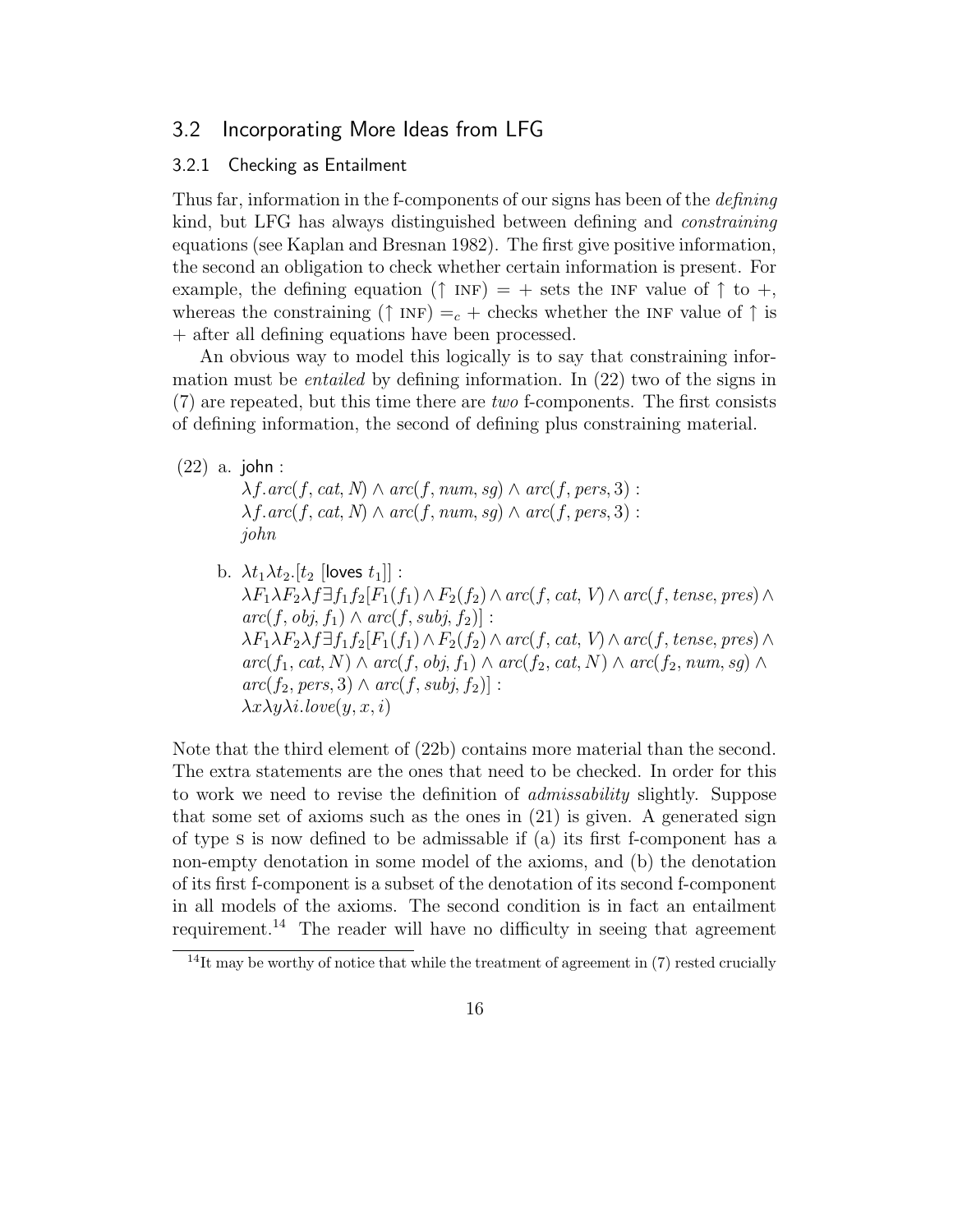is now enforced. In 'John loves Mary' the required entailment holds, but only because the f-descriptions for 'John' and 'Mary' provide the material requested by 'loves'.

There is a lot of duplication in the four-dimensional signs in (22) and in practice it seems possible to use the notation in (23) where just one term is used, with subscripts c on some subformulas. This is just short for a fourdimensional sign. The second f-description is the one that is given (without the subscripts), but the first is obtained by deleting all subscripted material. The checking process now boils down to the requirement that subscripted material must become redundant under the usual rules of logic.

(23) a. john :  $\lambda f \cdot arc(f, cat, N) \wedge arc(f, num, sg) \wedge arc(f, pers, 3)$ : john

b.  $\lambda t_1 \lambda t_2$ .[ $t_2$  [loves  $t_1$ ]] :  $\lambda F_1 \lambda F_2 \lambda f \exists f_1 f_2[F_1(f_1) \wedge F_2(f_2) \wedge arc(f, cat, V) \wedge arc(f, tense, pres) \wedge$  $arc(f_1, cat, N)_c \wedge arc(f, obj, f_1) \wedge arc(f_2, cat, N)_c \wedge arc(f_2, num, sg)_c \wedge$  $arc(f_2, pers, 3)_c \wedge arc(f, subj, f_2)$ :  $\lambda x \lambda y \lambda i.$ love $(y, x, i)$ 

The formalization of constraining information given here is straightforward and in the end we employ a notation that is very close to the standard one. But note that explaining the distinction between defining and constraining material as that between what is given and what must be derived essentially requires working on a level of descriptions. A structural approach, as the one in (Oehrle 1999), cannot explain the difference in this way.

#### 3.2.2 The Long Distance: Checking F-paths

The technique developed in the previous section can also be used to characterize non-local dependencies by checking whether certain types of path exist in the functional domain. Standard LFG uses the device of *functional* uncertainty (Kaplan and Zaenen 1989) here, but it seems that the present approach can handle path checking without additional machinery. Consider Kaplan and Zaenen's rule for English topicalization in (24).

on the axioms in (21), the new treatment in (22) does not in fact make use of these axioms. The situation is discussed and explained in (Johnson 1999). We like to remain agnostic about the question whether in the end axioms such as those in (21) will be needed.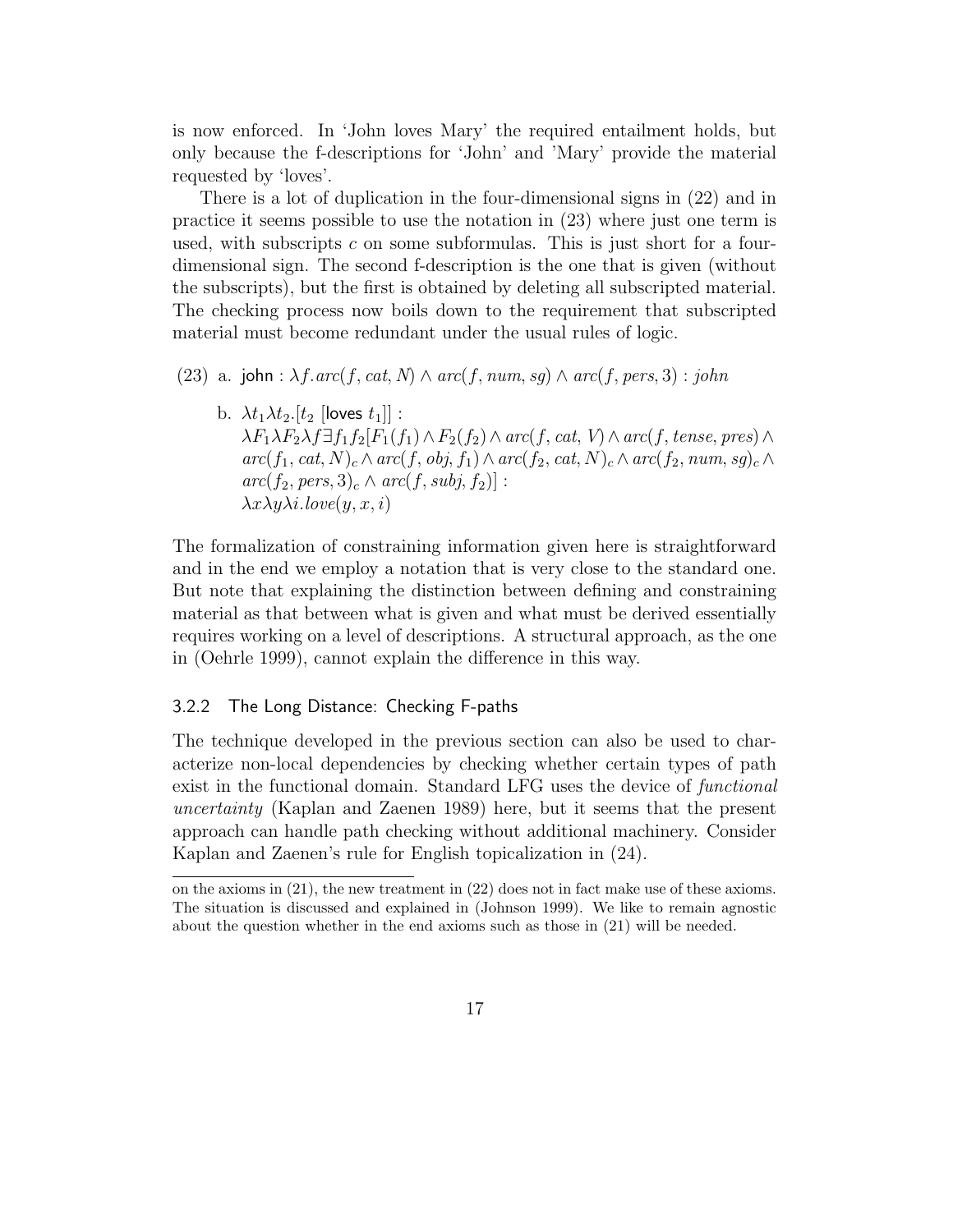(24) 
$$
S' \rightarrow NP \text{ or } S'
$$
  $S$   
\n
$$
(\uparrow \text{TOPIC}) = \downarrow
$$
\n
$$
(\uparrow \text{TOPIC}) = (\uparrow \{\text{COMP}, \text{XCOMP}\}^*(\text{GF} - \text{COMP}))
$$

The second annotation on this rule states that there must be a path from the f-structure connected to the mother S' to that connected to the topicalized element and that the path should, top-down, start with zero or more comp or xcomp transitions, and then bottom out with one transition labeled by a grammatical function (SUBJ, OBJ,  $OBJ2, \ldots$ ) other than COMP. It is not stated how many open or closed complements are present, whence the uncertainty. The series of complements is called the body of the path, the final grammatical function its bottom.

Suppose we wanted to prove in our system that a certain path was a topicalisation path (for English). Then the following axioms would be needed.

- (25) a.  $\forall f f' f''[[body^{\mathrm{T}}(f, f'') \wedge bottom^{\mathrm{T}}(f'', f')] \rightarrow path^{\mathrm{T}}(f, f'')]$ b.  $\forall f \text{ } b \text{ } o \text{ } d \text{ } u \text{T} (f, f)$ c.  $\forall f f' f''[body^{\mathrm{T}}(f, f') \wedge arc(f', comp, f'')] \rightarrow body^{\mathrm{T}}(f, f'')]$  $\forall f f' f''[body^{\text{T}}(f, f') \land arc(f', xcomp, f'')] \rightarrow body^{\text{T}}(f, f'')]$ 
	- d.  $\forall ff'[arc(f, subj, f') \rightarrow bottom^{\text{T}}(f, f')]$  $\forall f f'[arc(f, obj, f') \rightarrow bottom^{\text{T}}(f, f')]$ , etc., for all grammatical functions save comp.

The first two of these Horn statements are not particular to English and say that a topicalisation path must consist of a body and a bottom and that a body may be empty. The statements in (25c,d), on the other hand, give the particular form that bodies and bottoms in English topicalization paths must have.

In order to be able to give a treatment of topicalization using these axioms, we must at least have one complement taking verb at our disposal. In (26) a sign for *thinks* is given, very much along lines that are now famil- $\ar{15}$  In combination with similar signs (26) can provide the arbitrarily long distances that some syntactic constructions can bridge.

<sup>&</sup>lt;sup>15</sup>The term in the semantic component of *thinks* gives a version of Hintikka's theory of belief as truth in all doxastic alternatives. Read  $B(y, j, i)$  as 'world j is a doxastic alternative for  $y$  in world  $i'$ .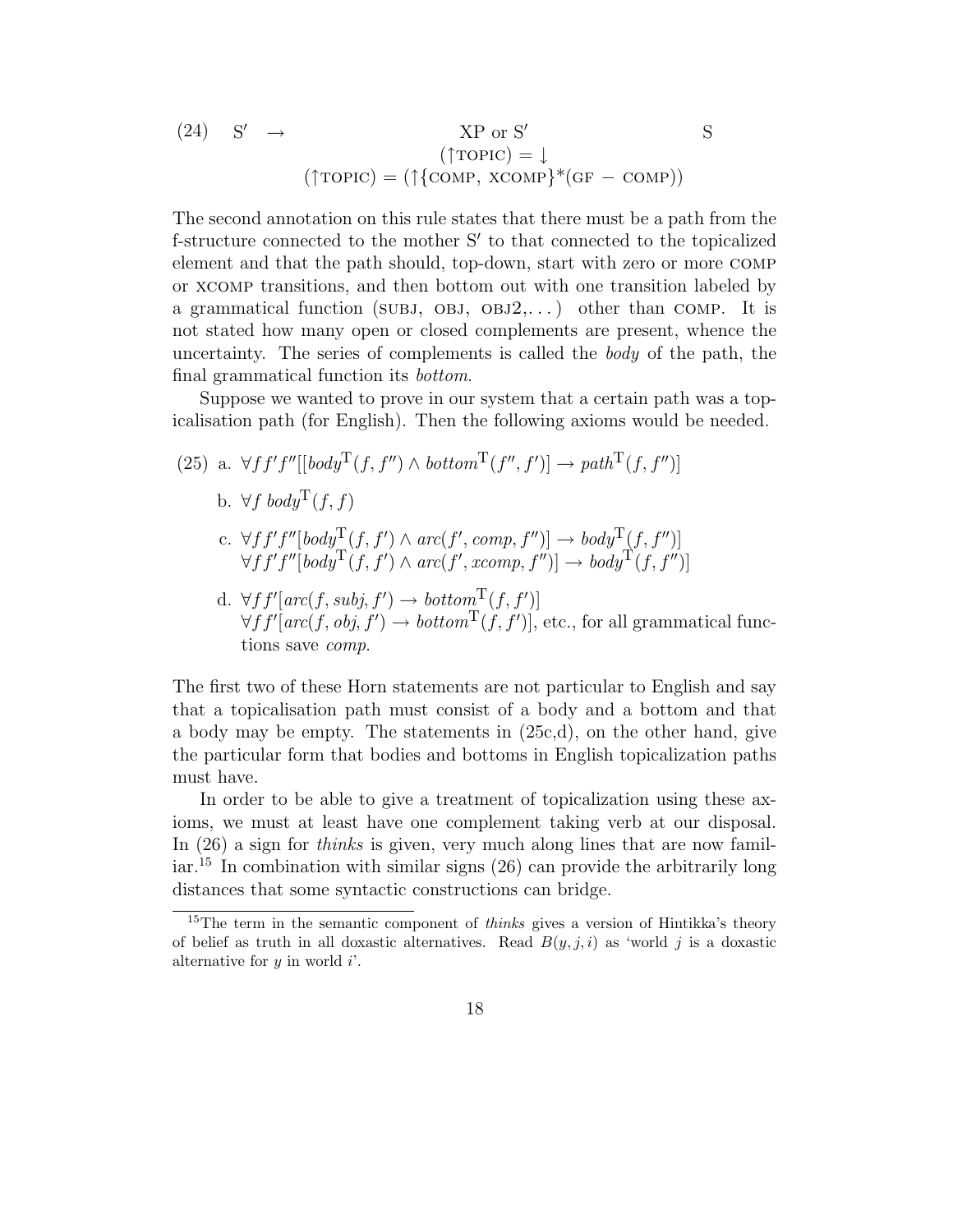(26)  $\lambda t_1 \lambda t_2$ .[ $t_2$  [thinks  $t_1$ ]]:  $\lambda F_1 \lambda F_2 \lambda f \exists f_1 f_2[F_1(f_1) \wedge F_2(f_2) \wedge arc(f, cat, V) \wedge arc(f, tense, pres) \wedge$  $arc(f_1, cat, V)_c \wedge arc(f, comp, f_1) \wedge arc(f_2, cat, N)_c \wedge arc(f_2, num, sg)_c \wedge$  $arc(f_2, pers, 3)_c \wedge arc(f, subj, f_2)$ :  $\lambda p \lambda y \lambda i \forall j [B(y, j, i) \rightarrow p(j)]$ 

The sign in (27) gives a treatment of noun phrase topicalization. It has a form that requires it to be combined with (a) a sentence lacking a noun phrase which may be a generalized quantifier (type  $((NP S)S)$ s), and (b) the lacking noun phrase (type (NP s)s). We use  $Z$  for variables of the first type, Q for those of the second. When applied to signs of such types (27) returns a sign of type s, so that its overall type is  $(((NP S)S)S)((NP S)S)S).$ <sup>16</sup> The term in the first dimension of (27) preposes the syntactic material of its quantifier argument to the result of providing its first argument with a trace e. The term in the second dimension provides the  $Z$  argument with a new quantifier that essentially consists of the old one plus (a) the information that the f-structure connected with the NP is a topic of the f-structure of the result, and (b) the requirement that a topicalisation path must run from the latter to the former. The term in the semantic dimension merely copies the semantics of the  $Z$  argument.<sup>17</sup>

(27) 
$$
\lambda Z_1 \lambda Q_1
$$
 [Q<sub>1</sub>( $\lambda t$ .t)  $Z_1(\lambda T.T(e))$ ]:  
\n $\lambda Z_2 \lambda Q_2 \lambda f$ .  
\n $Z_2(\lambda \mathcal{F}.\mathcal{F}(\lambda f'.Q_2(\lambda F.F)(f') \wedge arc(f, topic, f') \wedge path^T(f, f')_c))(f)$ :  
\n $\lambda Z_3.Z_3$ 

As an example of how this works, consider the generated sign in (28a), which can be shown to reduce to the sign in  $(28b)$ . Many requirements that have already been checked are omitted in (28b), but the crucial requirement  $path^{\mathsf{T}}(f, f_1)_c$  is displayed. However, this statement can easily be derived using  $arc(f, comp, f_3)$ ,  $arc(f_3, obj, f_1)$ , and the axioms in (25). It is clear that

 $16$ It seems we need to go this high in order to preserve scope possibilities. A simplified version of the sign makes do with type (NP s)(NP s):

 $\lambda T \lambda t.$ [t  $T(e)$ ] :  $\lambda \mathcal{F} \lambda F \lambda f. \mathcal{F}(\lambda f'.F(f') \wedge arc(f, topic, f') \wedge path^{\text{T}}(f, f')_{c})(f) : \lambda P.F$ 

This is simpler, but requires the NP to be quantified-in at the point of topicalization or higher.

<sup>&</sup>lt;sup>17</sup>There are of course semantic and pragmatic consequences of topicalisation, but we ignore them here.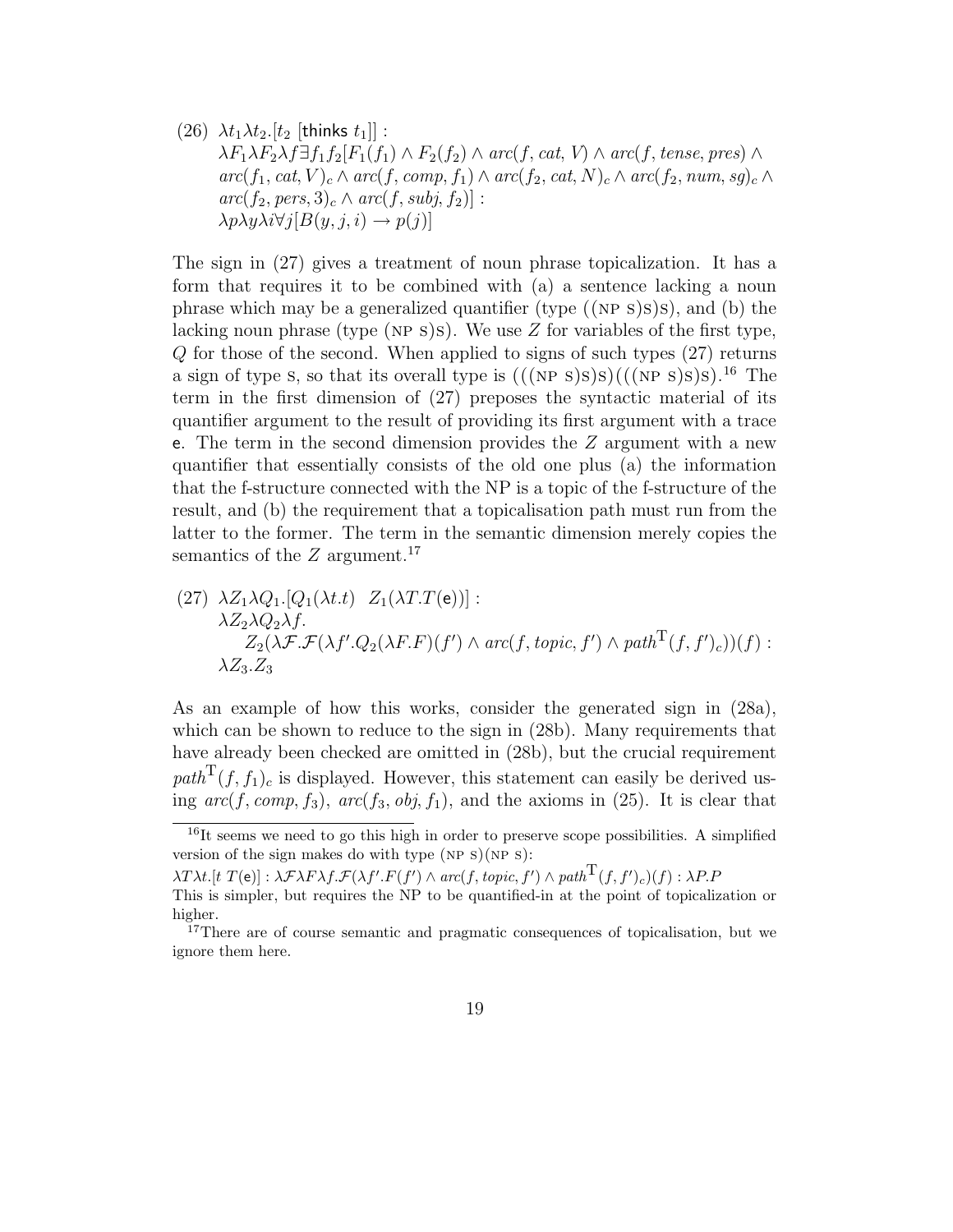these path axioms will always allow the requirement to be satisfied as long as the defining information provides a path of the right kind.

(28) a. 
$$
(27)(\lambda Q.(26)(Q(\lambda \zeta.(23b)(\zeta)((7b))))((7a)))((11b))
$$

b. [[a woman][john[thinks[mary[loves e]]]]] :

 $\lambda f \exists f_1 f_2 f_3 f_4[arc(f_1, cat, N) \wedge arc(f_1, num, sg) \wedge arc(f_1, pers, 3) \wedge$  $\mathit{arc}(f, \mathit{topic}, f_1) \wedge \mathit{path}^{\mathit{T}}(f, f_1)_{c} \wedge \mathit{arc}(f_2, \mathit{cat}, N) \wedge \mathit{arc}(f_2, \mathit{num}, \mathit{sg}) \wedge$  $\mathit{arc}(f_2, \mathit{pers}, 3) \land \mathit{arc}(f_3, \mathit{cat}, V) \land \mathit{arc}(f_3, \mathit{tense}, \mathit{pres}) \land \mathit{arc}(f_3, \mathit{obj}, f_1) \land$  $\mathit{arc}(f_3, \mathit{subj}, f_3) \wedge \mathit{arc}(f_4, \mathit{cat}, N) \wedge \mathit{arc}(f_4, \mathit{num}, sg) \wedge \mathit{arc}(f_4, \mathit{pers}, 3) \wedge$  $arc(f, cat, V) \wedge arc(f, tense, pres) \wedge arc(f, comp, f_3) \wedge arc(f, subj, f_4)$  :  $\lambda i \forall j [B(john, j, i) \rightarrow \exists x [woman(x, j) \land loves(mary, x, j)]]$ 

We conclude that no extra mechanism is needed for path constraints. Path requirements are just constraining information in our approach and constraining information is modeled using entailment. But while the treatment of path requirements reduces to the treatment of constraints in general, there is still a computational difference between them and the simple agreement requirements that were met before. While the latter can be shown to be satisfied on the basis of simple properties of conjunctions, the former need reasoning in a Horn theory.

## 4 Conclusion

We have defined λ-grammars, a form of categorial grammar based on multidimensional signs that can be combined using linear combinators. We also hope to have shown that this form of grammar squares well with the set-up of LFG and many important ideas underlying that grammatical theory. Components of signs in  $\lambda$ -grammars are combined in a strictly parallel way. The linear combinators combining them provide a form of resource-sensitivity that is also present in the mathematically related linear logic. This takes care of the Coherence and Completeness requirements in LFG (approaches to LFG based on linear logic also take care of these requirements automatically). Since the various components of our grammar are terms, and since terms describe structure instead of providing it, we immediately reap some of the benefits of the descriptions approach to grammar. There is no difficulty with expressing negative or disjunctive information and it was shown that the distinction between defining and constraining information, important in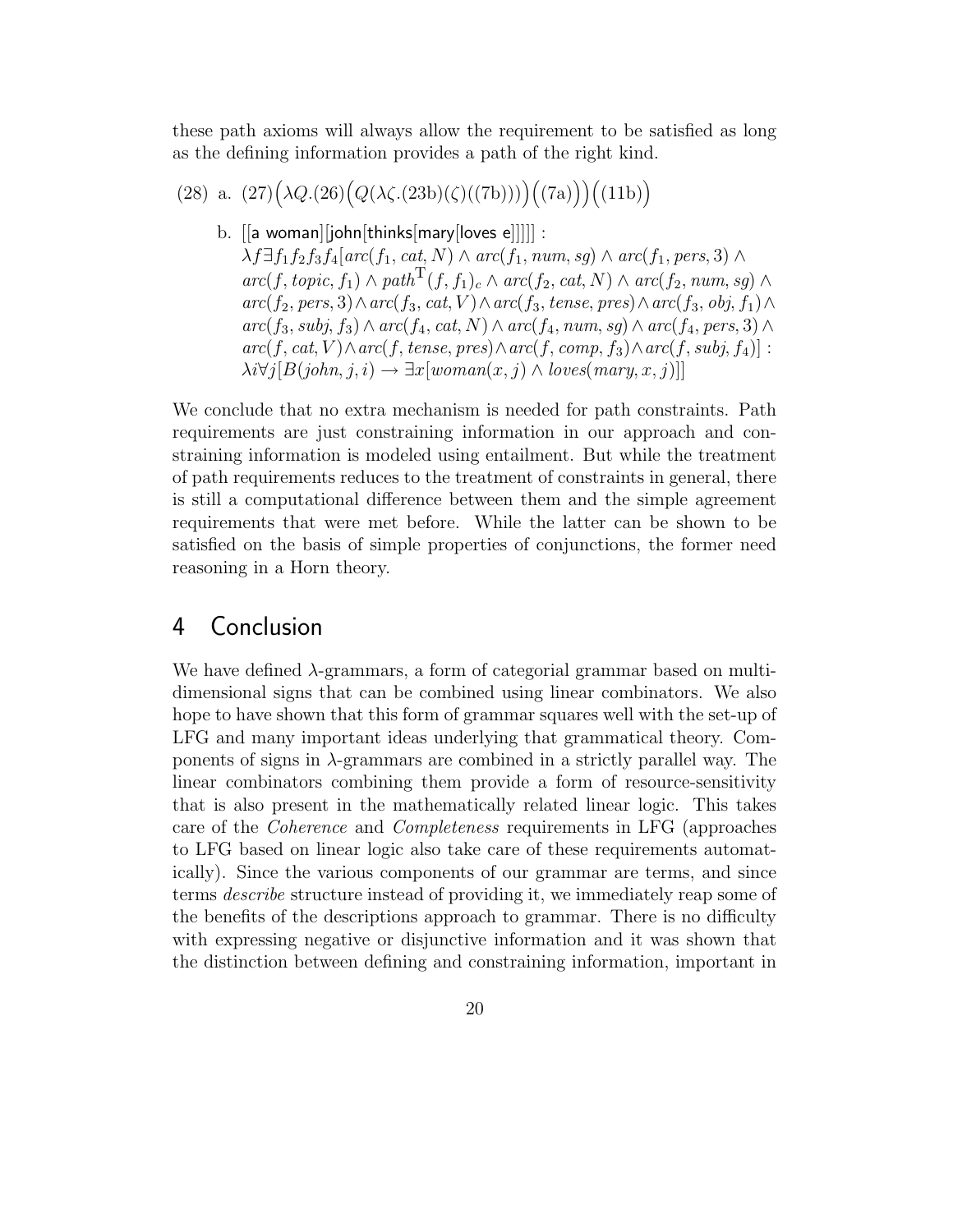LFG, can naturally be modeled as an entailment requirement. Constraints on long-distance paths can be modeled in essentially the same way, using a simple set of axioms characterizing acceptable paths.

The strictly parallel character has advantages, but it also has drawbacks. An advantage which the approach shares with other formalizations of LFG is that semantics need not be compositional with respect to surface structure. As I hope to show in a longer version of this paper, examples refuting surface compositionality, such as discontinuous adjective-noun combinations in Warlpiri and other non-configurational languages, pose no problem. A disadvantage of the strict parallelism in this paper is that the lack of communication between various components is total. Researchers in LFG have found it fruitful to mix statements about precedence and grammatical function (Bresnan 1995), but this is impossible in the present set-up. One way to allow a form of communication would be to let the various components share certain constants, but discussion about how this can be done in a sufficiently restricted way should also await the longer version of this paper.

## **References**

- Backofen, R., J. Rogers, and K. Vijay-Shankar (1995). A First-Order Axiomatization of the Theory of Finite Trees. Journal of Logic, Language and Information  $4, 5-39$ .
- Benthem, J. v. (1986). Essays in Logical Semantics. Dordrecht: Reidel.
- Benthem, J. v. (1988). The Semantics of Variety in Categorial Grammar. In W. Buszkowski, W. Marciszewski, and J. v. Benthem (Eds.), Categorial Grammar, pp. 37–55. Amsterdam: John Benjamins.
- Benthem, J. v. (1991). Language in Action. Amsterdam: North-Holland.
- Bresnan, J. (1995). Linear Order, Syntactic Rank, and Empty Categories: On Weak Crossover. In M. Dalrymple, R. Kaplan, J. Maxwell III, and A. Zaenen (Eds.), Formal Issues in Lexical-Functional Grammar, Chapter 8, pp. 241– 274. Stanford: Stanford University.
- Cornell, T. (1994). On Determining the Consistency of Partial Descriptions of Trees. In *Proceedings of ACL-94*.
- Curry, H. (1961). Some Logical Aspects of Grammatical Structure. In Structure of Language and its Mathematical Aspects: Proceedings of the Twelfth Symposium in Applied Mathematics, pp. 56–68. AMS.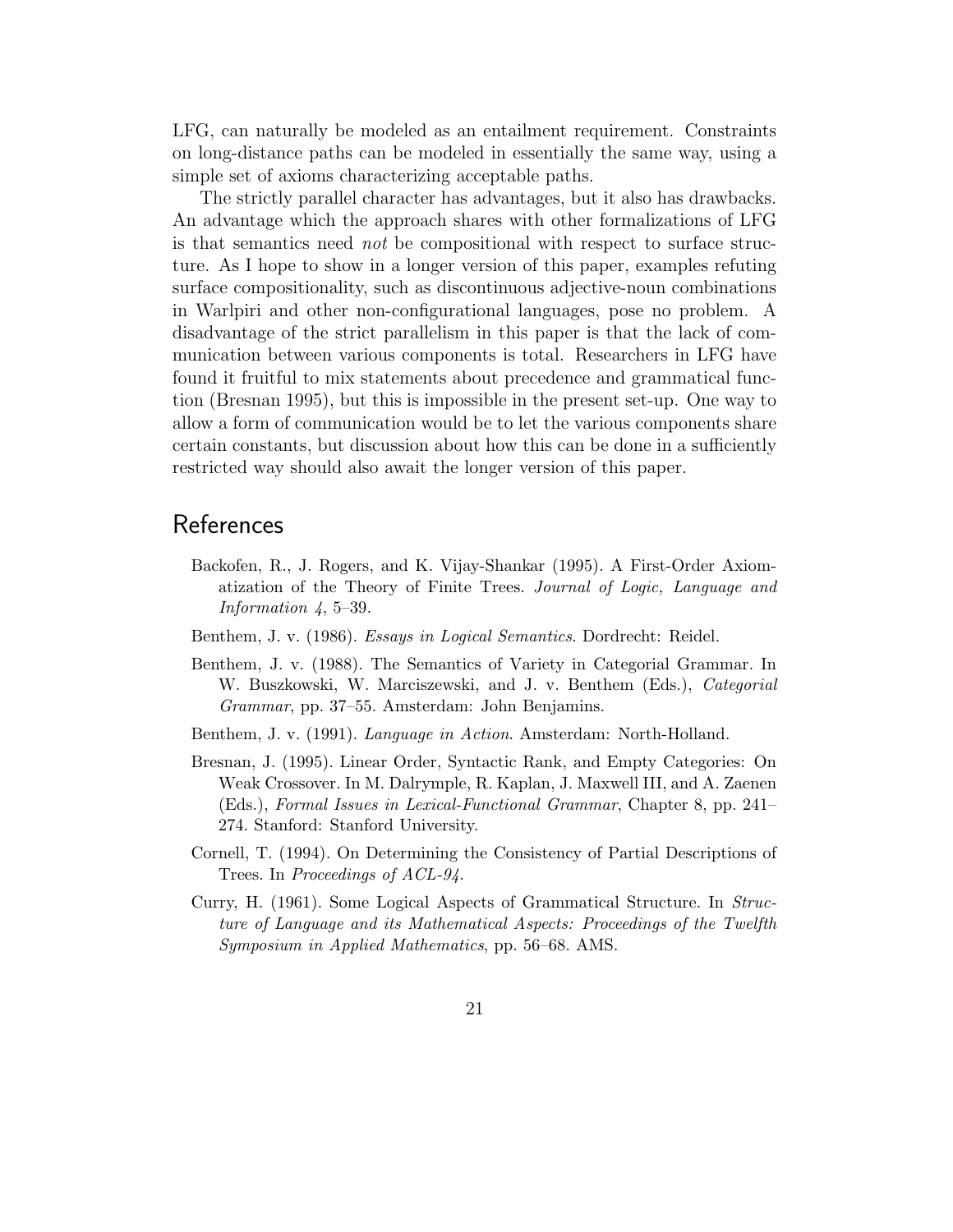- Curry, H. and R. Feys (1958). Combinatory Logic, Volume I. Amsterdam: North-Holland.
- Dalrymple, M., J. Lamping, F. Pereira, and V. Saraswat (1999). Quantification, Anaphora, and Intensionality. In M. Dalrymple (Ed.), Semantics and Syntax in Lexical Functional Grammar, Chapter 2, pp. 39–89. Cambridge, MA: MIT Press.
- Dalrymple, M., J. Lamping, and V. Saraswat (1993). LFG Semantics via Constraints. In Proceedings of the Sixth Meeting of the European ACL. European Chapter of the Association for Computational Linguistics.
- Dowty, D. (1988). Type-raising, Functional Composition, and Non-Constituent Conjunction. In R. Oehrle, E. Bach, and D. Wheeler (Eds.), Categorial Grammars and Natural Language Structures, pp. 153–197. Dordrecht: Reidel.
- Girard, J.-Y. (1987). Linear Logic. *Theoretical Computer Science 50*, 1–102.
- Hale, K. (1983). Warlpiri and the Grammar of Non-configurational Languages. Natural Language and Linguistic Theory  $1(1)$ , 5-47.
- Hendriks, H. (1993). Studied Flexibility: Categories and Types in Syntax and Semantics. Ph. D. thesis, University of Amsterdam.
- Johnson, M. (1991). Logic and Feature Structures. In Proceedings of the Twelfth International Joint Conference on Artificial Intelligence, Sydney, Australia.
- Johnson, M. (1999). Type-driven Semantic Interpretation and Feature Dependencies in R-LFG. In M. Dalrymple (Ed.), Semantics and Syntax in Lexical Functional Grammar, Chapter 10, pp. 359–388. Cambridge, MA: MIT Press.
- Kaplan, R. and J. Bresnan (1982). Lexical-Functional Grammar: a Formal System for Grammatical Representation. In J. Bresnan (Ed.), The Mental Representation of Grammatical Relations, pp. 173–281. Cambridge, MA: The MIT Press.
- Kaplan, R. and A. Zaenen (1989). Long-distance Dependencies, Constituent Structure, and Functional Uncertainty. In M. Baltin and A. Kroch (Eds.), Alternative Conceptions of Phrase Structure, pp. 17–42. Chicago: Chicago University Press.
- Lambek, J. (1958). The Mathematics of Sentence Structure. American Mathematical Monthly 65, 154–170.
- Milward, D. (1994). Non-Constituent Coordination: Theory and Practice. In Proceedings of the 15th International Conference on Computational Linguistics, Coling 94, Kyoto, Japan, pp. 935–941.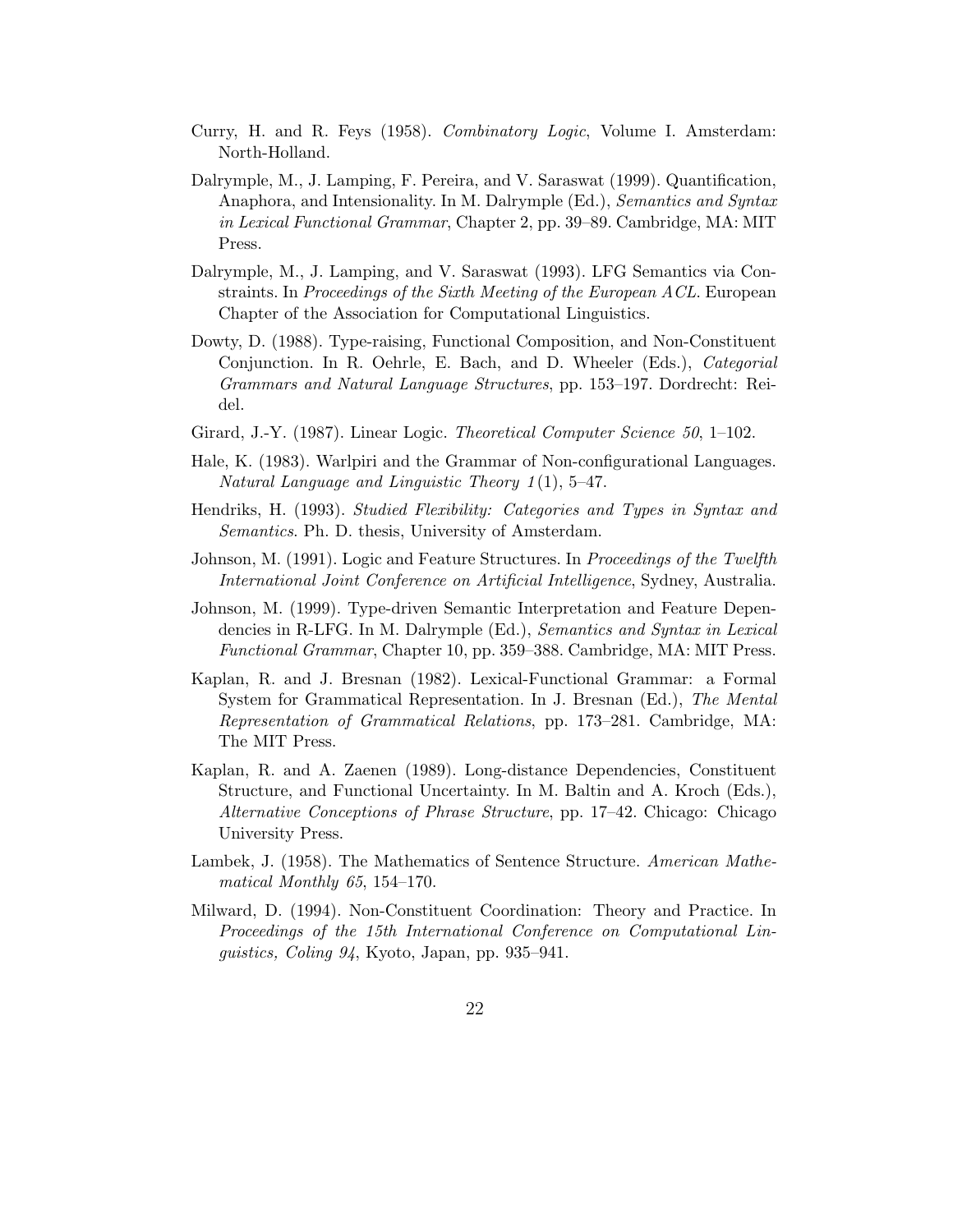- Montague, R. (1973). The Proper Treatment of Quantification in Ordinary English. In Formal Philosophy, pp. 247–270. New Haven: Yale University Press.
- Moortgat, M. (1988). Categorial Investigations: Logical and Linguistic Aspects of the Lambek Calculus. Ph. D. thesis, University of Amsterdam.
- Moortgat, M. (1991). Labelled Deductive Systems for Categorial Theorem Proving. In P. Dekker and M. Stokhof (Eds.), Proceedings of the Eighth Amsterdam Colloquium, Amsterdam, pp. 403–423.
- Moortgat, M. (1997). Categorial Type Logics. In J. v. Benthem and A. t. Meulen (Eds.), Handbook of Logic and Language, pp. 93–177. Elsevier.
- Morrill, G. (1994). Type Logical Grammar: Categorial Logic of Signs. Dordrecht: Kluwer.
- Muskens, R. (1995). Meaning and Partiality. Stanford: CSLI.
- Muskens, R. (2001a). Language, Lambda's, and Logic. Submitted for publication.
- Muskens, R. (2001b). Talking about Trees and Truth-conditions. Journal of Logic, Language and Information  $10(4)$ , 417-455.
- Oehrle, R. (1988). Multi-Dimensional Compositional Functions as a Basis for Grammatical Analysis. In R. Oehrle, E. Bach, and D. Wheeler (Eds.), Categorial Grammars and Natural Language Structures, pp. 349–389. Dordrecht: Reidel.
- Oehrle, R. (1994). Term-Labeled Categorial Type Systems. Linguistics and Philosophy 17, 633–678.
- Oehrle, R. (1995). Some 3-Dimensional Systems of Labelled Deduction. Bulletin of the IGPL 3, 429–448.
- Oehrle, R. (1999). LFG as Labeled Deduction. In M. Dalrymple (Ed.), Semantics and Syntax in Lexical Functional Grammar, Chapter 9, pp. 319–357. Cambridge, MA: MIT Press.
- Simpson, J. (1991). Warlpiri Morpho-Syntax: A Lexicalist Approach, Volume 23 of Studies in Natural Language and Linguistic Theory. Dordrecht: Kluwer.
- Steedman, M. (1985). Dependency and Coordination in the Grammar of Dutch and English. *Language*  $61$ , 523–568.
- Steedman, M. (1996). Surface Structure and Interpretation. MIT Press.
- Steedman, M. (2000). The Syntactic Process. MIT Press.
- Troelstra, A. (1992). Lectures on Linear Logic. Stanford: CSLI.